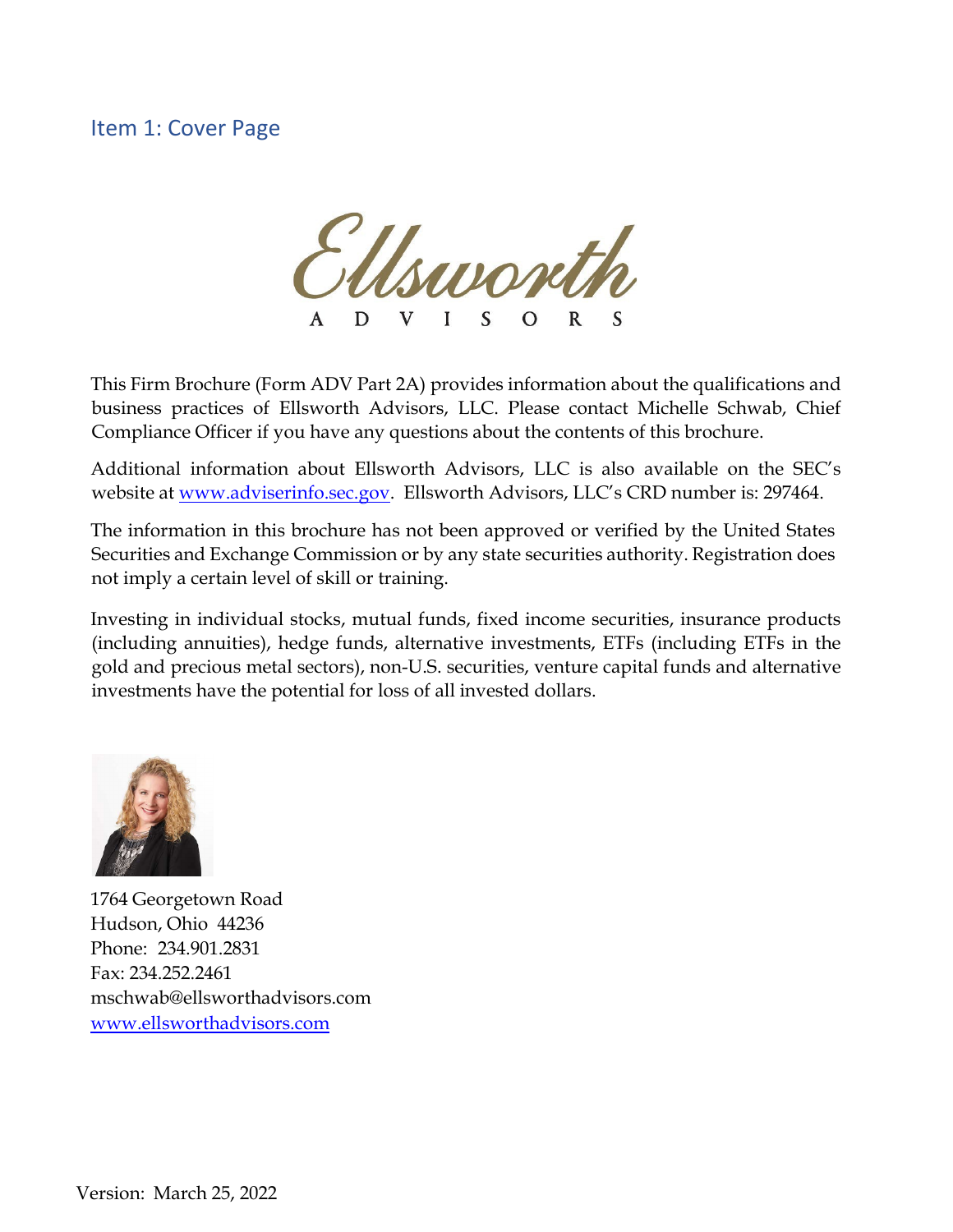# <span id="page-1-0"></span>Item 2: Material Changes

The material changes in this brochure from 03/19/2021 are described below. Material changes relate to Ellsworth Advisors, LLC's policies, practices, or conflicts of interests.

- Ellsworth Advisors, LLC has updated our corporate headquarters address (Item 1)..
- Ellsworth Advisors, LLC has updated advisory services (Item 4B).
- Ellsworth Advisors, LLC has updated advisory services (Item 4E).
- Ellsworth Advisors, LLC has updated advisory services (Item 5E).
- Ellsworth Advisors, LLC has updated our Code of Ethics, Participation or Interest in Client Transactionsand Personal Trading (Item 11).
- Ellsworth Advisors, LLC has updated custody information (Item 15).
- Ellsworth Advisors, LLC has updated our corporate headquarters address (Item 1).

The non-material changes in this brochure from the last annual updating amendment of Ellsworth Advisors, LLC on 03/19/2021 are described below.

• Ellsworth Advisors, LLC has updated the format of this brochure to incorporate "Plain English" as prescribed by the Securities and Exchange Commission.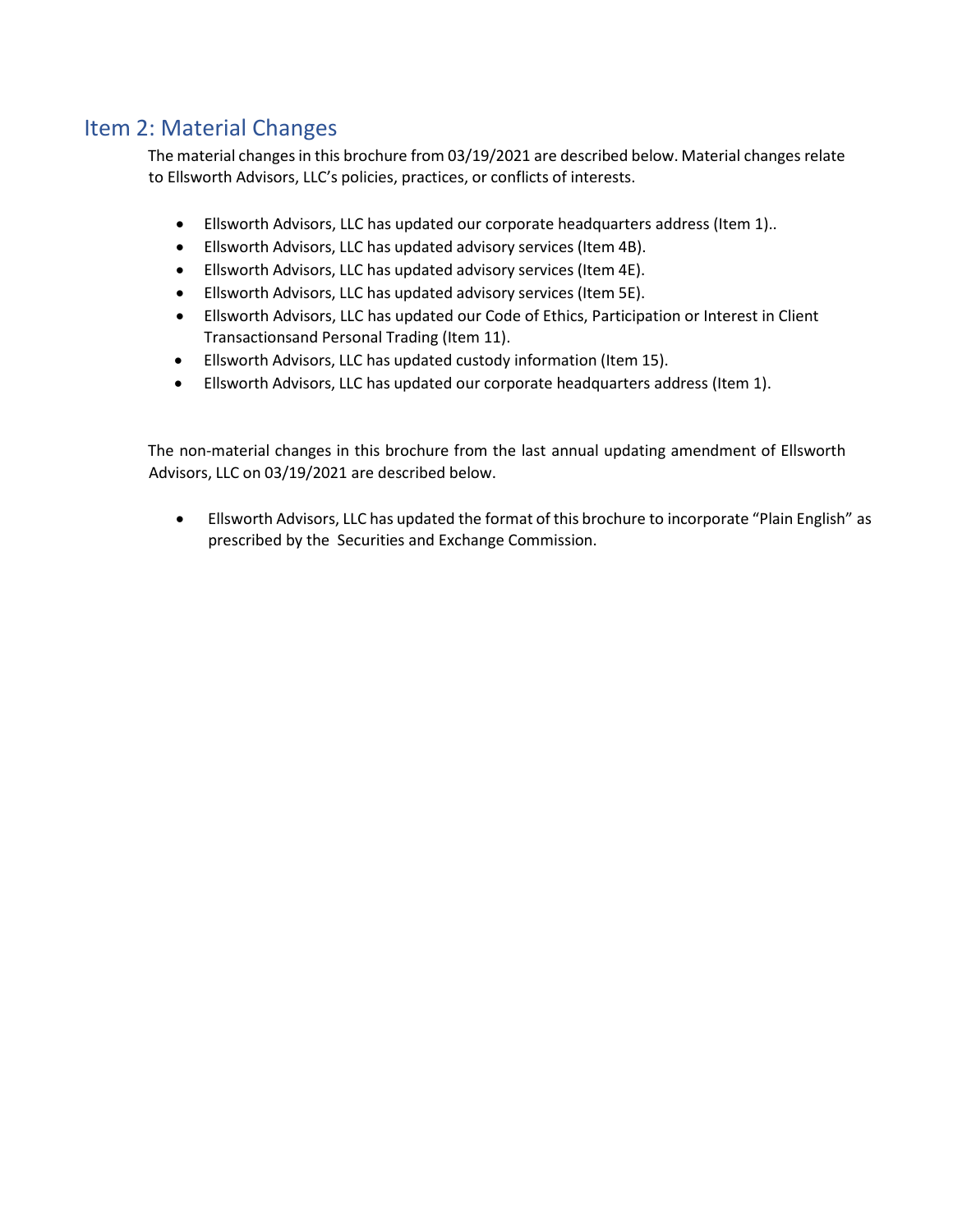# Item 3: Table of Contents

# Table of Contents

| А.        |                                                                                                      |  |
|-----------|------------------------------------------------------------------------------------------------------|--|
| В.        |                                                                                                      |  |
| C.        |                                                                                                      |  |
| D.        |                                                                                                      |  |
| Ε.        |                                                                                                      |  |
|           |                                                                                                      |  |
| А.        |                                                                                                      |  |
| В.        |                                                                                                      |  |
| C.        |                                                                                                      |  |
| D.        |                                                                                                      |  |
| Е.        |                                                                                                      |  |
|           |                                                                                                      |  |
|           |                                                                                                      |  |
|           |                                                                                                      |  |
| А.        |                                                                                                      |  |
| В.        |                                                                                                      |  |
| <b>B.</b> |                                                                                                      |  |
|           |                                                                                                      |  |
| А.        |                                                                                                      |  |
| В.        |                                                                                                      |  |
| C.        |                                                                                                      |  |
|           |                                                                                                      |  |
| А.        |                                                                                                      |  |
| В.        | Registration as a Futures Commission Merchant, Commodity Pool Operator, or a Commodity               |  |
| C.        | Registration Relationships Material to this Advisory Business and Possible Conflicts of Interests 21 |  |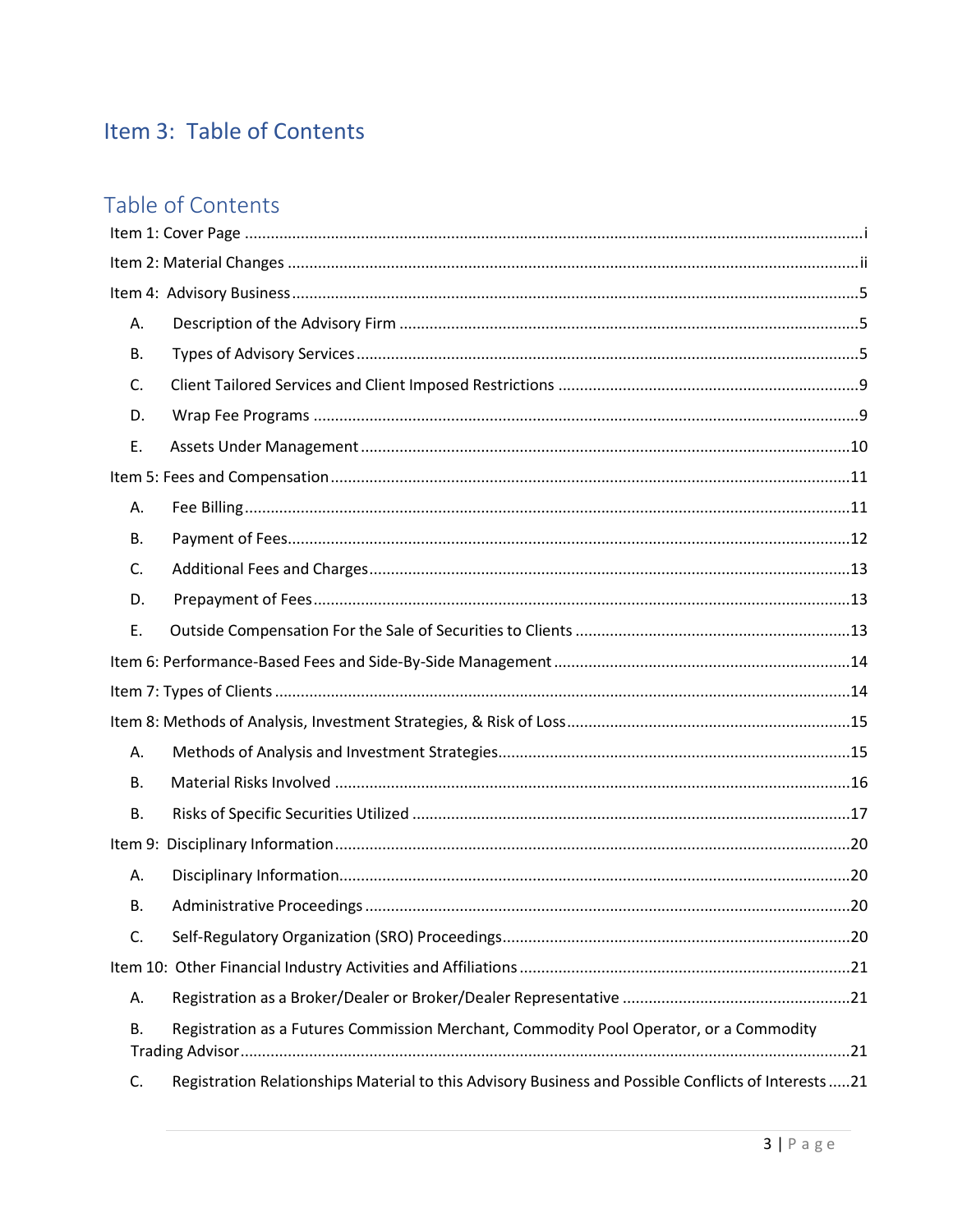| D. | Selection of Other Advisers or Managers and How This Adviser is Compensated for Those             |    |
|----|---------------------------------------------------------------------------------------------------|----|
|    |                                                                                                   |    |
| В. |                                                                                                   |    |
| C. |                                                                                                   |    |
|    | Item 11: Code of Ethics, Participation or Interest in Client Transactions and Personal Trading24  |    |
| Α. |                                                                                                   |    |
| В. |                                                                                                   |    |
| C. |                                                                                                   |    |
| D. |                                                                                                   |    |
|    |                                                                                                   |    |
| Α. |                                                                                                   |    |
| Β. |                                                                                                   |    |
|    |                                                                                                   |    |
| Α. | Frequency and Nature of Periodic Reviews and Who Makes Those Reviews 28                           |    |
| В. |                                                                                                   |    |
| C. |                                                                                                   |    |
|    |                                                                                                   |    |
| А. | Economic Benefits Provided by Third Parties for Advice Rendered to Clients (Includes Sales Awards |    |
| В. |                                                                                                   |    |
|    |                                                                                                   |    |
|    |                                                                                                   |    |
|    |                                                                                                   |    |
|    |                                                                                                   | 32 |
| А. |                                                                                                   |    |
| В. | Financial Conditions Reasonably Likely to Impair Ability to Meet Contractual Commitments to       |    |
| C. |                                                                                                   |    |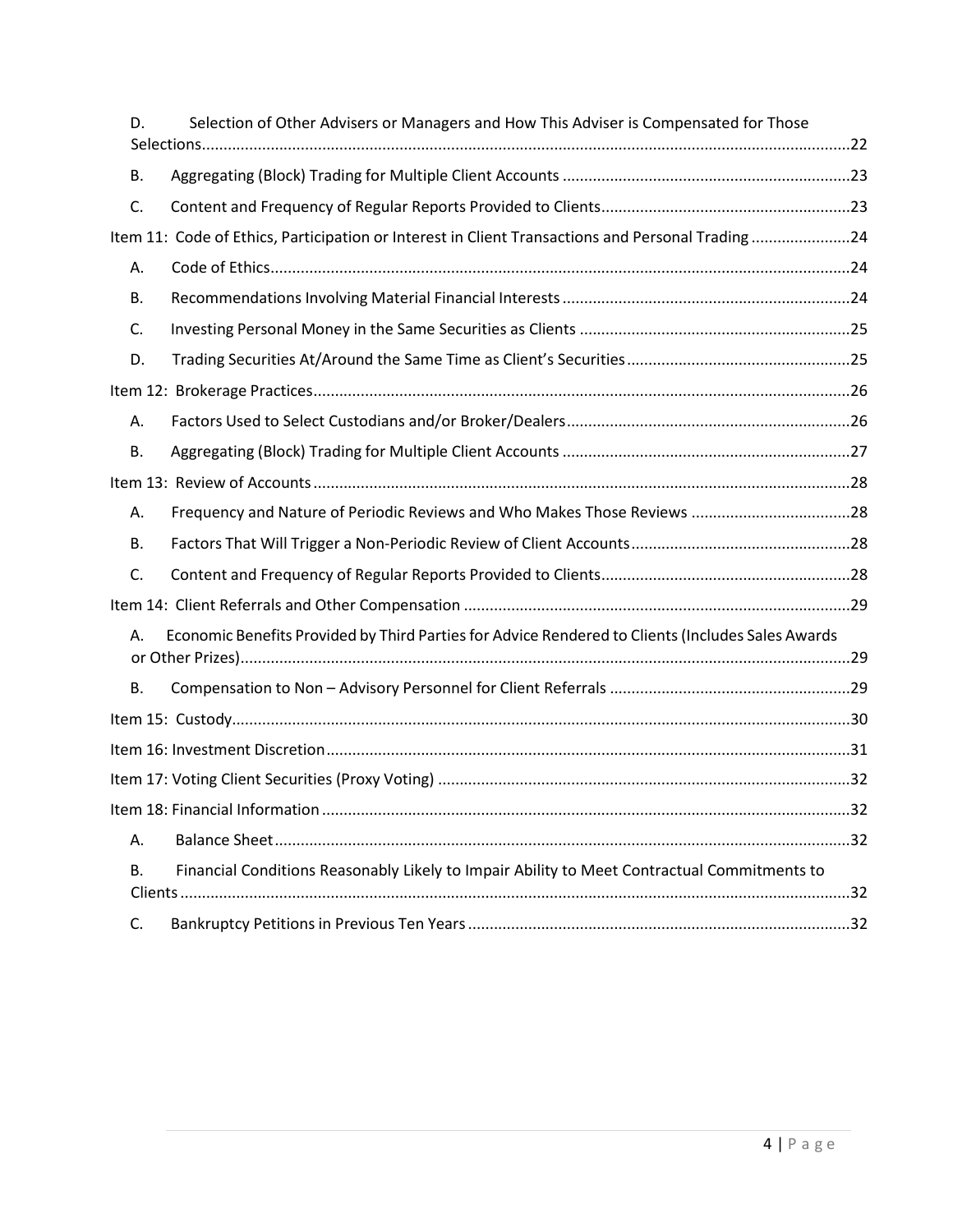# <span id="page-4-0"></span>Item 4: Advisory Business

Ellsworth Advisors, LLC (*"Advisor"*) offers the following services to advisory clients (*"Client"*):

# <span id="page-4-1"></span>A. Description of the Advisory Firm

Ellsworth Advisors, LLC (hereinafter "Ellsworth") is a Limited Liability Company organized in the State of Ohio. The firm was formed in March 2018, and the principal owner is Ellsworth Advisors Holdings, LLC which is solely owned by Matthew Kaulig.

Ellsworth is a large Registered Investment Advisor registered with United States Securities and Exchange Commission.

Our 12-member team has over 100 years of combined investment experience. With backgrounds in accounting, banking, broker/dealers, insurance, investment banking, and private equity. We have also earned several industry recognized certifications:

CERTIFIED FINANCIAL PLANNER™ Certified Plan Fiduciary Advisor Chartered Retirement Planning CounselorSM

## <span id="page-4-2"></span>B. Types of Advisory Services

### *Individual Wealth Management*

Ellsworth offers ongoing individual wealth management services, also known as portfolio management, based on the individual goals, objectives, time horizon, and risk tolerance of each client. Ellsworth completes an Investment Policy Statement for each client or household, which outlines the client's current situation (investment objectives, risk tolerance, investment experience, short- and long-term liquidity needs, net worth, and income). Ellsworth evaluates the investments of each client with respect to their Investment Policy Statement. Individual wealth management services include, but are not limited to, the following:

- Investment Policy Statement creation
- Assessing risk tolerance
- Investment strategy allocation
- Comprehensive financial strategy
- Access to a third-party aggregator
- Asset management and allocation
- Retirement and estate planning
- Continuous access to financial advisors and portfolio manager
- Monthly performance reporting
- Monthly economic and market activity discussion
- Cash management for identified liquidity needs
- Professional opinions on the management of accounts held elsewhere

Ellsworth will request discretionary authority from clients to select securities and execute transactions without permission from the client prior to each transaction.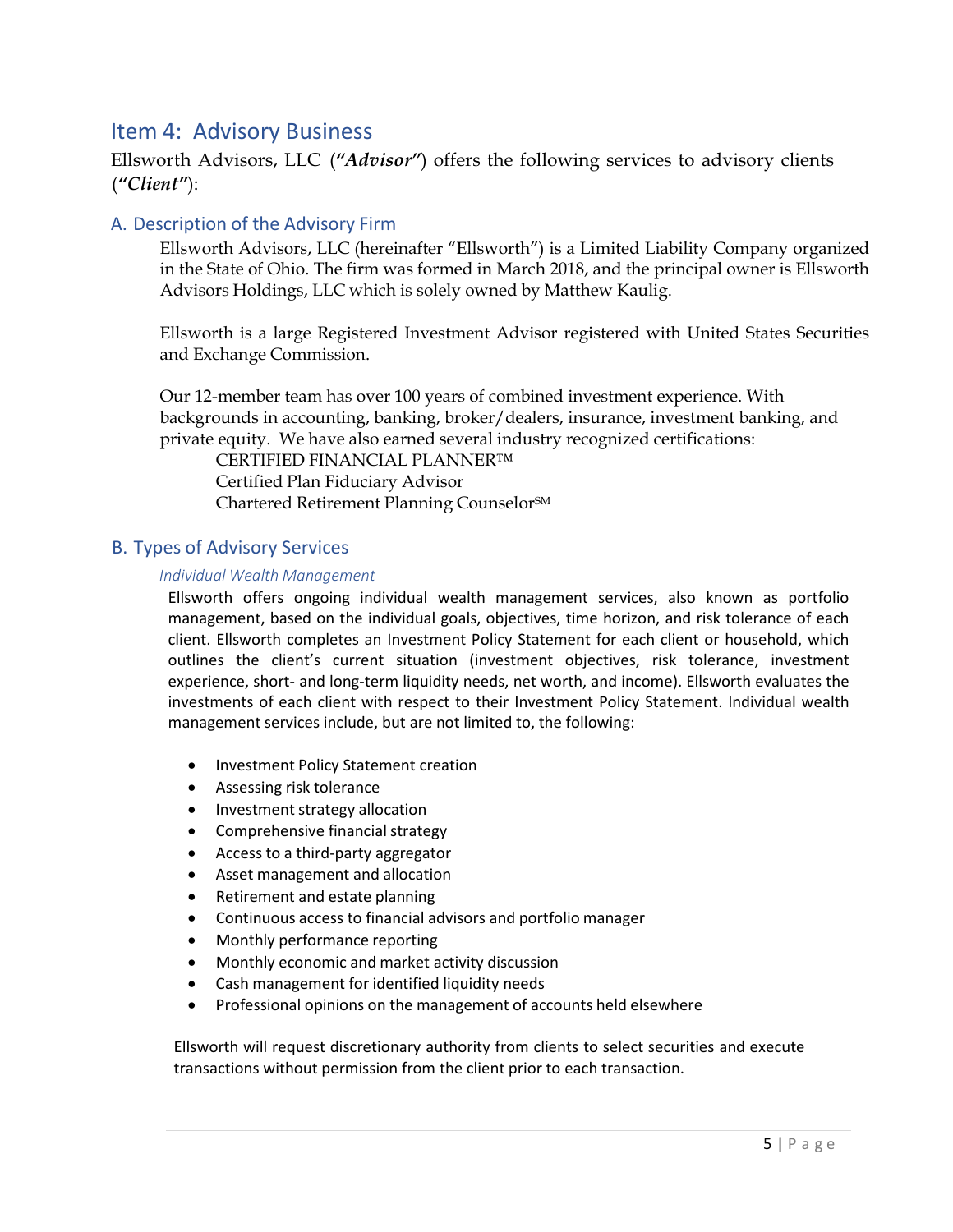Ellsworth'sinvestment decisions are made in accordance with the fiduciary duties owed to our clients and without consideration of Ellsworth's economic, investment or other financial interests. To meet its fiduciary obligations, Ellsworth attempts to avoid, among other things, investment or trading practices that systematically advantage or disadvantage certain client portfolios, and accordingly, Ellsworth's policy is to seek fair and equitable allocation of investment opportunities/transactions among its clients to avoid favoring one client over another over time. It is Ellsworth's policy to allocate investment opportunities and transactions it identifies as being appropriate and prudent, including initial public offerings ("IPOs") and other investment opportunities that might have a limited supply, among its clients on a fair and equitable basis over time of those who are eligible.

Ellsworth has discretion to choose third-party investment advisers to manage all or a portion of the client's assets. These investments may be allocated either through the third-party adviser's fund or through a separately managed account managed by such third-party adviser on behalf of Ellsworth's client. Ellsworth may also allocate among one or more private equity funds or private equity fund advisers.

Before selecting other advisers for clients, Ellsworth will ensure those other advisers are properly licensed or registered as an investment adviser. Ellsworth conducts due diligence on any third-party investment adviser, which may involve one or more of the following: phone calls, references, meetings, disclosures including disciplinary actions and review of the third-party adviser's organization, performance, and investment strategy. Ellsworth will review the ongoing performance of the third-party adviser(s) as a portion of the client's portfolio.

Ellsworth generally limits its investment advice to individual stocks, mutual funds, fixed income securities, ETFs (including ETFs in the gold and precious metal sectors), and private placements. Although Ellsworth primarily recommends publicly traded securities, Ellsworth may use other securities as well to help diversify a portfolio when applicable.

### *Corporate Retirement Plans*

Ellsworth offers pension consulting services to pensions and other employee benefit plans (including but not limited to 401(k) plans). Retirement plan sponsors of an employee plan may hire an outside advisor to defer the fiduciary duties of managing the investments inside the pension or employee benefits plan. The outside advisor can provide services under sections 3(21) or3(38) of the Employee Retirement Income Security Act of 1974.

A 3(21) Adviser renders investment advice on a regular basis for compensation; discretionary authority over management or disposition of assets; known as investment "advisor"; adviser makes recommendations; committee decides & retains responsibility for outcomes.

A 3(38) Manager must acknowledge status in writing; must be RIA, bank or insurance company; known as investment "manager"; committee grants discretionary authority to manage assets; manager provides asset management for committee; liability shifts from committee to manager; Committee retains liability for selection & monitoring of manager, including reasonableness of fees.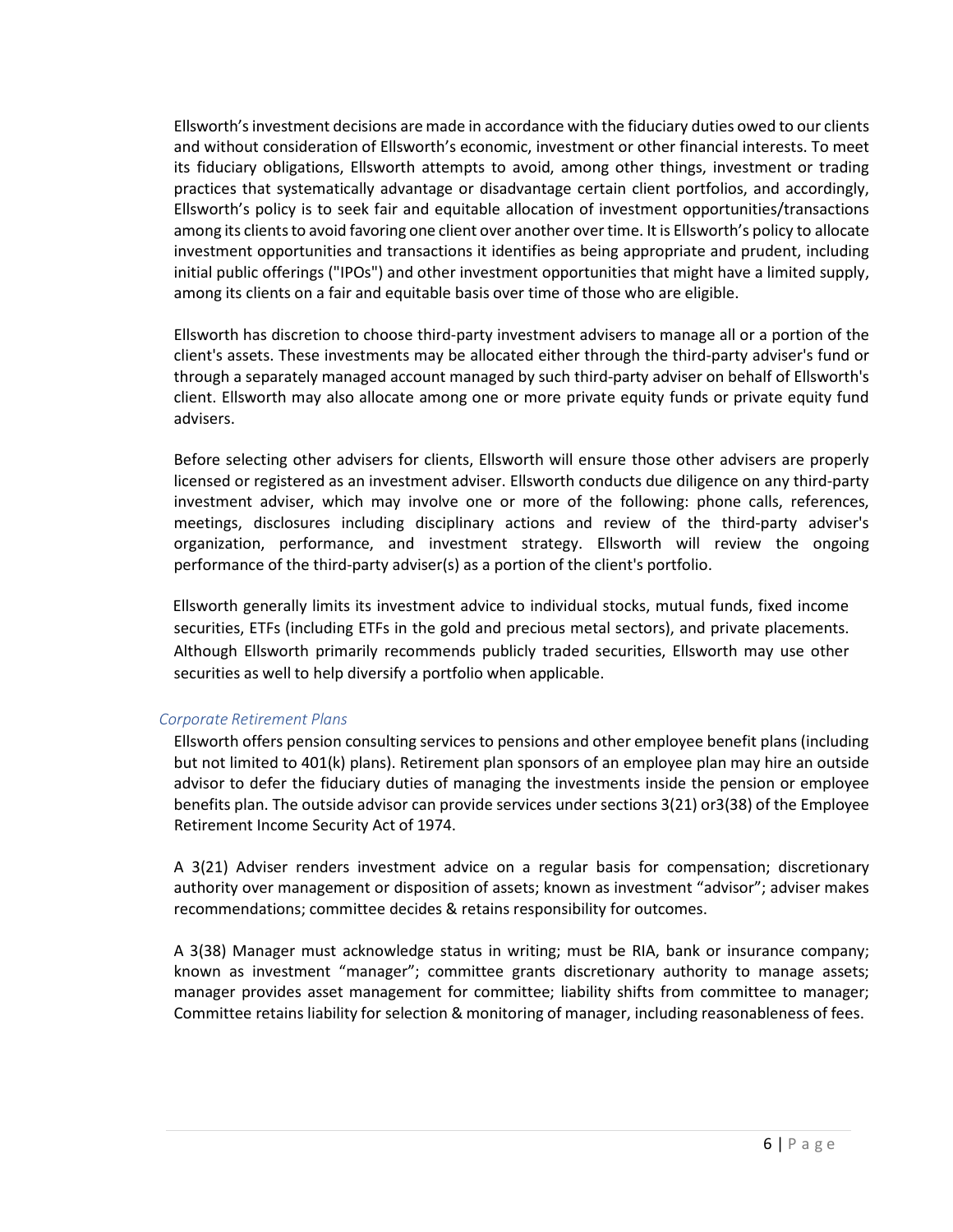Pension consulting may include any of the following:

- Investment Advisory Services
- Creating an Investment Policy Statement
- Discretionary Investment Changes (3(38)) plans),
- Ongoing Investment Recommendations (3(21) plans),
- Ongoing Investment Monitoring,
- Qualified Default Investment Alternative Assistance ("QDIA),
- Discretionary Model Portfolios (3(38)) plans),
- Non-Discretionary Model Portfolios (3(21) plans), and
- Performance Reports
- Consulting Services
- Service Provider Liaison,
- Education Services to Plan Committee,
- Participant Enrollment,
- Participant Education,
- Plan Search Support/Vendor Analysis,
- Benchmarking Services, and
- Assistance Identifying Plan Fees

These services are based on the goals, objectives, demographics, time horizon, and/or risk tolerance of the plan and its participants.

Ellsworth generally limits its investment advice to individual stocks, mutual funds, fixed income securities, ETFs (including ETFs in the gold and precious metal sectors), and private placements. Although Ellsworth primarily recommends publicly traded securities, Ellsworth may use other securities as well to help diversify a portfolio when applicable.

#### *Retirement Accounts*

Guidance from the US Department of Labor (DOL) under Title I of the Employee Retirement Income Security Act (ERISA) and/or the Internal Revenue Code (Code), requires Ellsworth to remind you that when we provide investment advice (including recommendations of our advisory program(s)) to you regarding your ERISA retirement plan or participant account or individual retirement account (which are all referred to as "retirement accounts"), that we are fiduciaries within the meaning of Title I of the Employee Retirement Income Security Act and/or the Internal Revenue Code as applicable, which are laws governing retirement accounts.

Regulations under ERISA and the Code define fiduciary investment advice as (1) advice or recommendations, for a fee or other compensation, regarding investing in, purchasing or selling securities or other property to a plan, plan participant, or IRA owner; (2) provided on a regular basis; (3) where the advice is provided pursuant to a mutual agreement or understanding that; (4) the advice serves as a primary basis for investment decisions with respect to the plan or IRA assets; and (5) the advice is individualized to the plan, participant or IRA owner.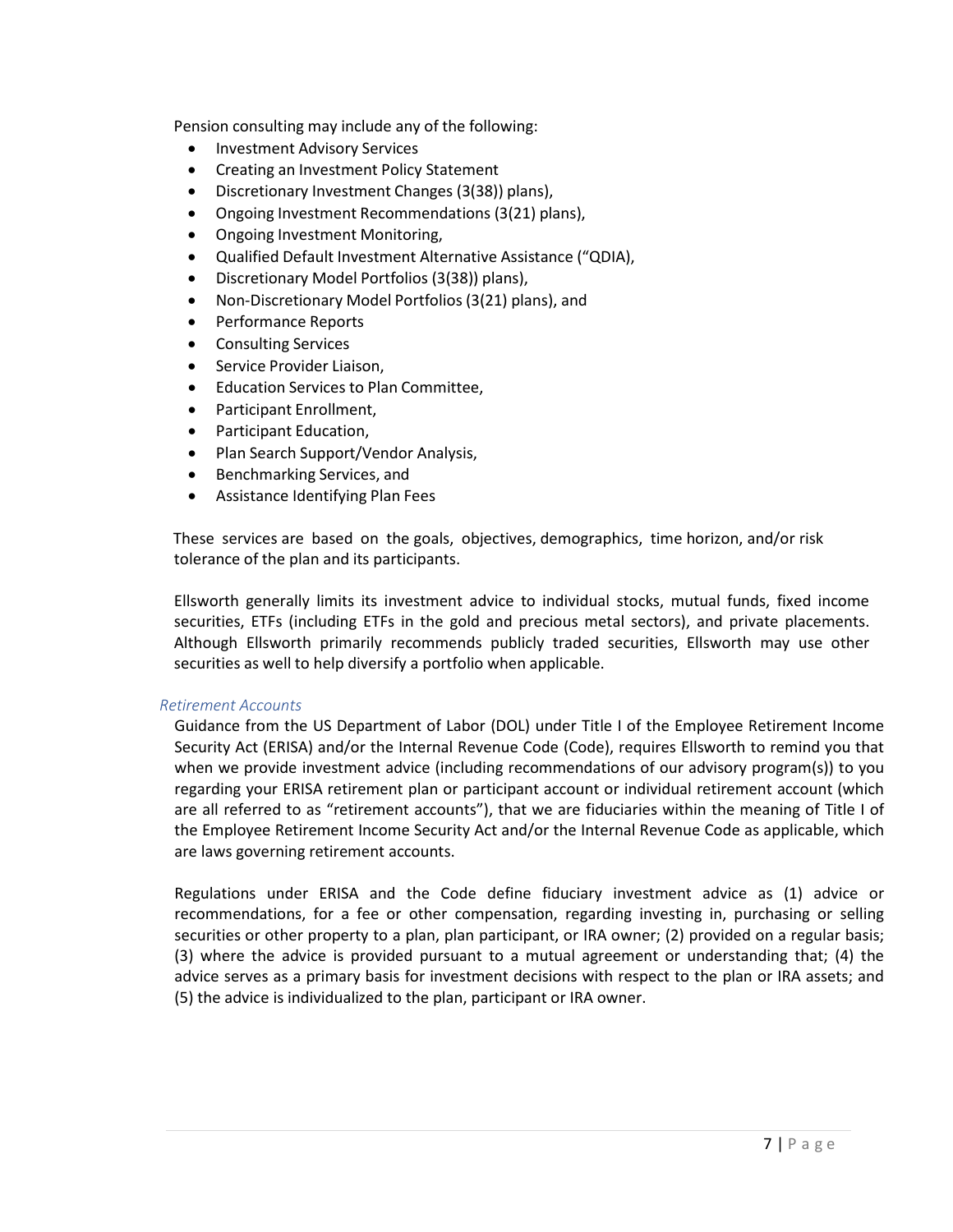#### *Retirement Plan Rollovers*

When leaving an employer, you typically have four options regarding your existing retirement plan: (1) leave the assets in the former employer's plan, if permitted, (2) roll over the assets to the new employer's plan, if one is available and rollovers are permitted, (3) roll over the assets to an Individual Retirement Account ("IRA"), or (4) take a full withdrawal in cash, which would result in ordinary income tax and a penalty tax if you are under age 59 1/2.

If Ellsworth recommends that you roll over your 401(k) or other qualified plan assets to an IRA, this rollover recommendation presents a conflict of interest in that we would receive compensation (or may increase current compensation) when investment advice is provided following your decision to roll over your plan assets. We will discuss your retirement plan options including retention of your 401(k) or qualified plan assets with your current plan, if allowed. Prior to deciding you should carefully review the information regarding your rollover options and are under no obligation to rollover retirement plan assets to an account managed by us.

If an advisory account is subject to the provisions of ERISA or certain tax deferred treatment under the Internal Revenue Code (collectively, "Qualified Accounts") we are generally prohibited from receiving both an advisory fee and any transaction-based compensation unless in compliance with applicable prohibited transaction exemptions under ERISA or the IRC or authorized by the U.S. Department of Labor.

Best efforts will be made to collect information about the Plan. Including a search of publicly available Form 5500 and Plan documents, including any investment policies, guidelines, or restrictions that you may provide.

#### *Financial Consulting*

Financial consulting, also known as financial planning services, includes financial plan development, estate planning, tax advice, business valuations and advising on mergers or acquisitions for our business clients.

Financial plans are available to all clients via a third-party vendor (eMoney Advisor) that can generate on-demand financial plans. The client is responsible for establishing the data feeds into the system and providing any additional information they would like to see reflected in their plan.

A personal financial plan can be created with the execution of a Financial Planning Agreement. A personal financial plan will typically include:

- investment planning;
- life insurance:
- tax concerns;
- retirement planning;
- college planning; and
- debt/credit planning.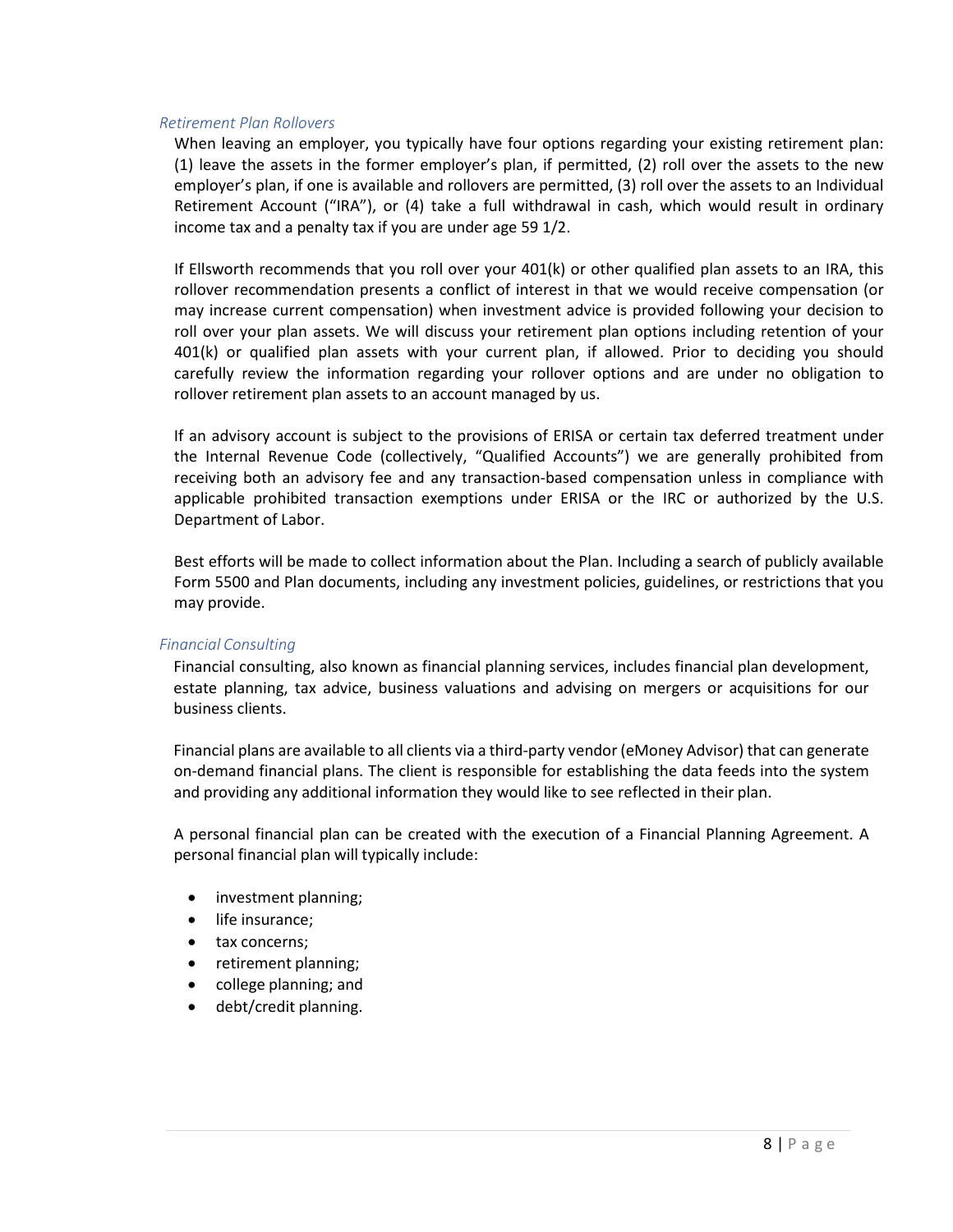#### *Estate Planning*

Generally, estate planning is the process of designating who will receive your assets at your death and handle your responsibilities if you are not able to do so. Estate planning services offered by Ellsworth are in conjunction with an estate attorney that specializes in the creation of trusts, medical care directives, wills, powers of attorney, etc. Ellsworth does not prepare trusts, medical care directives, wills, powers of attorney, etc.

#### *Tax Advice*

Tax advice provided by Ellsworth is limited to making recommendations on what types of accounts to open, whether a position has short- or long-term tax consequences, and the impact of the all the accounts held by the client could have on their individual federal and state tax tables. Clients should always consult with a tax professional for specific advice to their unique situation. Ellsworth does not prepare tax returns.

#### *Business Valuation*

Business valuation is the process of determining the economic value of a business or division. Business valuations can be used to determine the fair value of a business. Ellsworth's team includes individuals with a background in investment banking. With this background, in conjunction with a qualified tax professional, we can help you evaluate your business for a potential sale, establishing partner ownership, etc.

#### *Merger and Acquisitions*

Merger and acquisitions advisory services primarily focus on the current industry environment, business valuation, and possible credit opportunities.

#### *Alternative Investing*

In addition to traditional wealth management, Ellsworth also offers access to private equity and private real estate investments. These private investments, as part of a well-diversified portfolio, can offer diversification non-correlated to the public markets. These investments are offered on a deal-by-deal basis and are not invested on a discretionary basis. Typically, these investments will only be available to accredited investors as defined by Rule 501(a), Rule 215, and Rule 144A of the Securities Act.

#### *Family Office Services*

A family office provides a wider range of services tailored to meet the needs of high-net-worth individuals. Using the blueprint created by Kaulig Companies for the family of Matthew Kaulig, Ellsworth can provide the following services for family offices:

- Entity formation
- Office management and oversight
- Investment analysis
- Financial Reporting
- Charitable giving advice
- Concierge services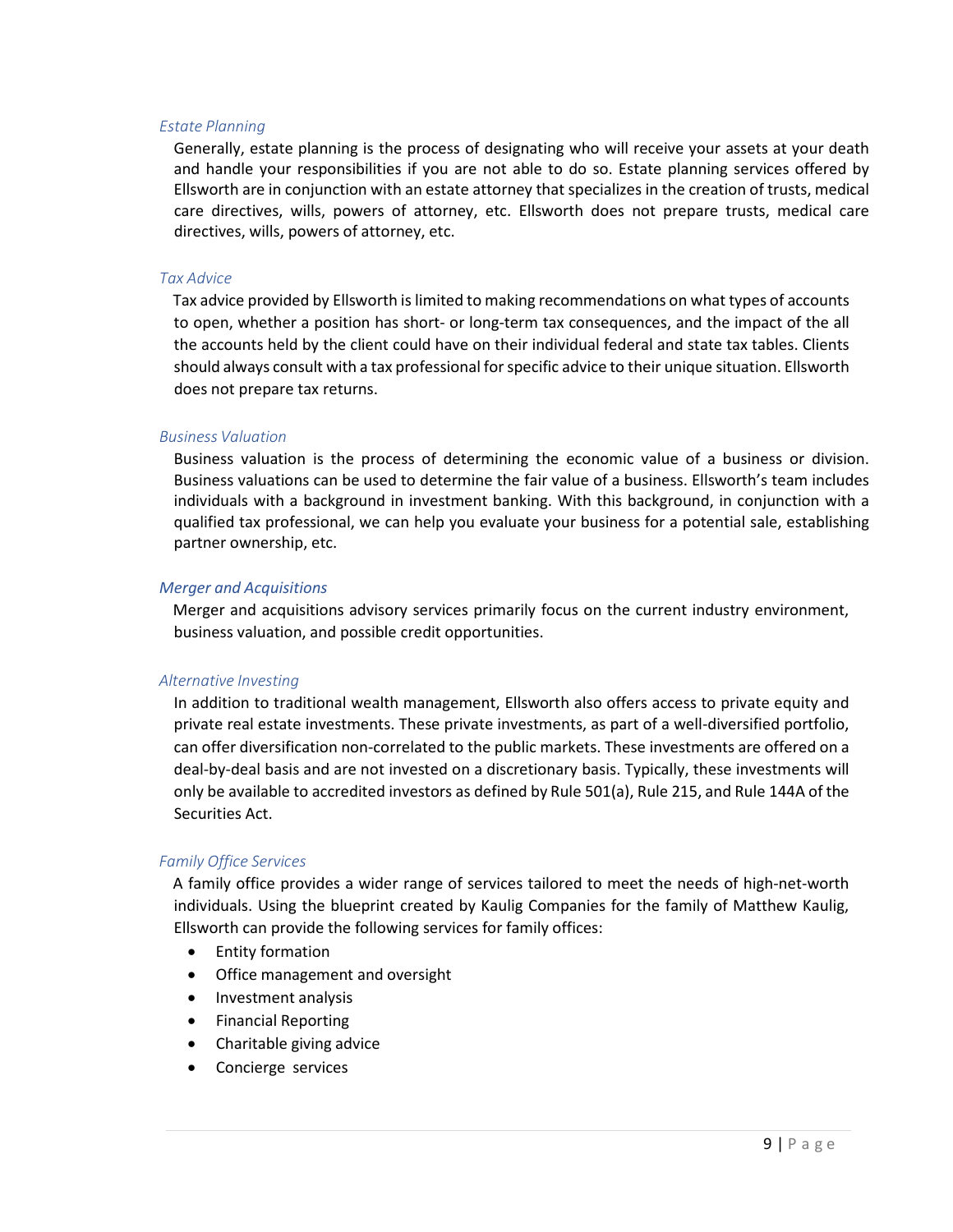## <span id="page-9-0"></span>C. Client Tailored Services and Client Imposed Restrictions

Ellsworth will tailor a program for the needs of each client. This will include an interview session to create an Investment Policy Statement. Ellsworth may use model allocations together with a specific set of recommendations for each client based on their Investment Policy Statement.

Clients may impose reasonable restrictions on investing in certain securities or types of securities in accordance with their values or beliefs. However, if the restrictions prevent Ellsworth from properly servicing the client account, or if the restrictions would require Ellsworth to deviate from its standard suite of services, Ellsworth reserves the right to end the relationship.

## <span id="page-9-1"></span>D. Wrap Fee Programs

Ellsworth acts as portfolio manager for and sponsor of wrap fee programs, which is an investment program where the client pays a negotiable fee.

- A. Discretionary Trading Authorization (*"Advisory Wrap Fee Program"*) Client hereby grants Ellsworth discretionary trading authorization, with respect to the purchase and sale of securities in Client's Managed Account. Ellsworth will direct, in Ellsworth's sole discretion and without first consulting Client, the purchase and/or sale of securities on a discretionary basis within the Client's Managed Account. Client hereby agrees to execute all documents required by Ellsworth and/or Custodian to establish both the Managed Account and the discretionary trading authorization.
- B. Discretionary Sub-Advisor Authorization (*"Sub-Advised Wrap Fee Program"*) Client hereby grants Ellsworth discretionary authorization to select, change, or terminate a Sub-Advisor on behalf of Client. Client hereby agrees to execute all documents required by Ellsworth and/or Sub-Advisor to establish the Sub-Advisor Account. Client will be notified thirty (30) calendar days prior to the hire, change, or termination of a Sub-Advisor.Such notification will include the Sub-Advisor's ADV, and management fees charged by Sub-Advisor.
- C. Non-Discretionary Trading Authorization (**"***Non-Advisory Wrap Fee Program")*  Client hereby grants Ellsworth trading authorization with respect to the purchase and sale of securities in Client's Managed Account. Client will direct the purchase and/or sale of securities within the Client's Managed Account. Client hereby agrees to execute all documents required by Ellsworth and/or Custodian to establish both the ManagedAccount and the trading authorization.

This brochure describes Ellsworth's Non-Advisory Wrap Fee Program; clients utilizing Ellsworth's Advisory Wrap Fee Program or Sub-Advised Wrap Fee Program should see the separate Form ADV Part 2A Appendix 1 (Wrap Fee Program Brochure).

Ellsworth does not manage wrap fee accounts any differently than it would manage non-wrap fee accounts.

All of the fees collected are kept by Ellsworth as the portfolio manager and program sponsor.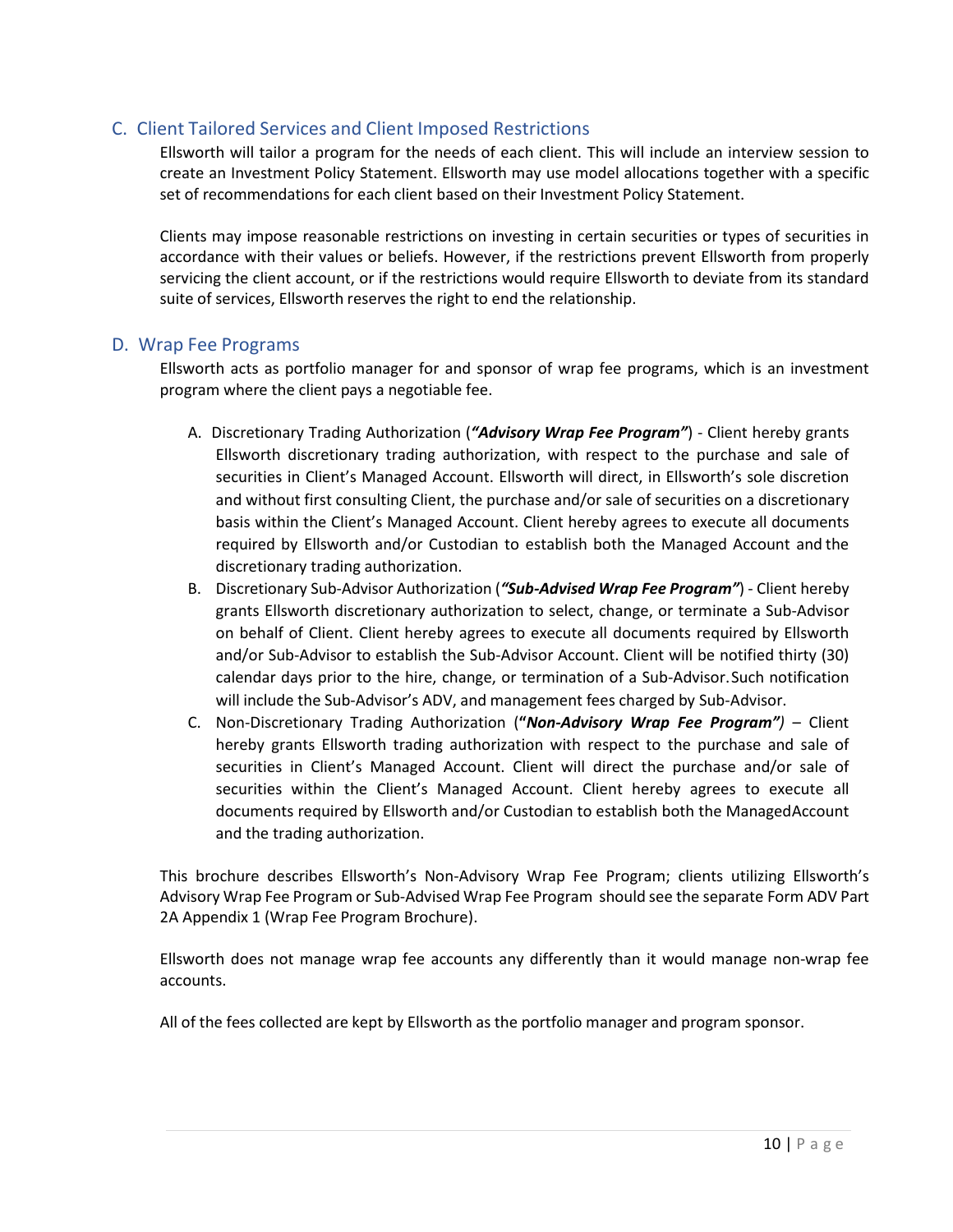# <span id="page-10-0"></span>E. Assets Under Management

Ellsworth has the following assets under management:

| <b>Discretionary Amounts:</b> | <b>Non-discretionary Amounts:</b> | <b>Date Calculated:</b> |
|-------------------------------|-----------------------------------|-------------------------|
| \$706,655,393                 | \$1,778,044                       | December 2021           |

Ellsworth has the following assets under advisement:

| <b>Pension Consulting Services:</b> | <b>Alternative Investments:</b> | <b>Date Calculated:</b> |
|-------------------------------------|---------------------------------|-------------------------|
| \$440,779,881                       | \$9,310,184                     | December 2021           |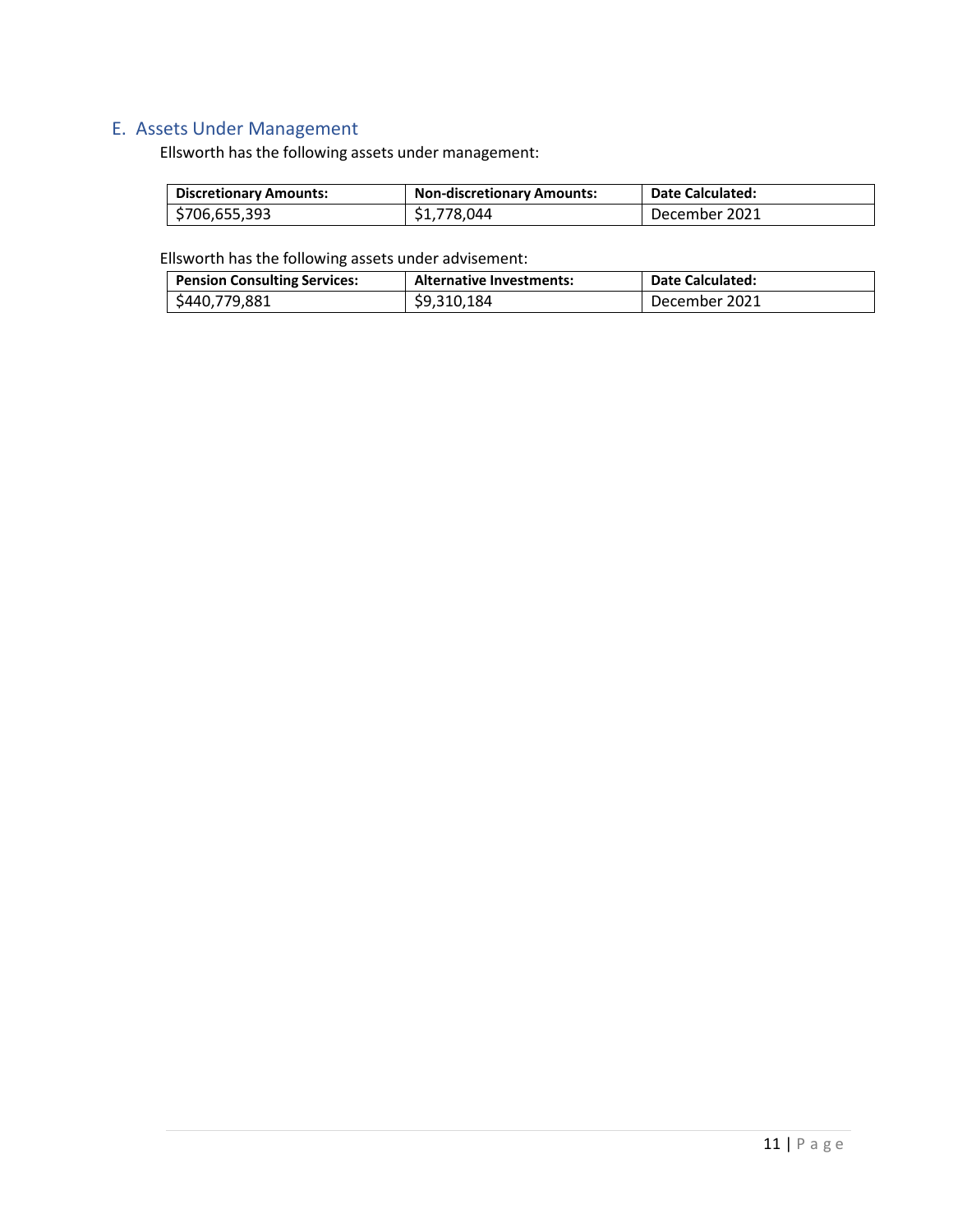# <span id="page-11-0"></span>Item 5: Fees and Compensation

## <span id="page-11-1"></span>A. Fee Billing

*Billing of Individual Wealth Management Services Fees*

| <b>Total Assets Under Management</b> | <b>Annual Fees</b> |
|--------------------------------------|--------------------|
| All Assets                           | 1.00%              |

Ellsworth is compensated for its Individual Wealth Management services via fees that are charged monthly ("billing period") in arrears. These fees are negotiable depending upon the needs of the client and complexity of the situation. The final fee is documented in the Schedule A of the Investment Management Agreement.

To calculate the monthly fees, Ellsworth uses the average daily balance in the client's account throughout the billing period for purposes of determining the market value of the assets. This market value is used to calculate the monthly fees by multiplying the average daily balance by the negotiated fee divided by the number of days in the billing period.

## (average daily balance market value) x (negotiated annual fee) (billing period)

Ellsworth reserves the right to amend its fee schedule at any time upon thirty (30) days written notice to Client.

### *Billing of Corporate Retirement Plan Fees*

Ellsworth is compensated for its Corporate Retirement Plans via a fee schedule that is documented in Schedule A of the Retirement Plan Consulting Program agreement.

Ellsworth and the client may agree to a fixed annual, quarterly, or monthly amount. The standard rate for fixed fees is between \$2,500 and \$150,000 annually. The final fee schedule will be memorialized in the Retirement Plan Consulting Program agreement Schedule A.

Ellsworth and the client may agree to a fee based on a percentage of assets under advisement.

| <b>Total Assets Under Management or Advisement</b> | <b>Annual Fees</b> |
|----------------------------------------------------|--------------------|
| All Assets                                         | 1.00%              |

Fees are negotiable and can be charged on a percentage of assets under advisement, a per participant fee, a fixed fee, or a combination of fee options. For example, there can be a flat quarterly fee in combination with a per participant fee.

When the fee is based on the assets under advisement, the percentage of assets under advisement advisory fee is calculated based on the average daily balances in the client's account throughout the billing period.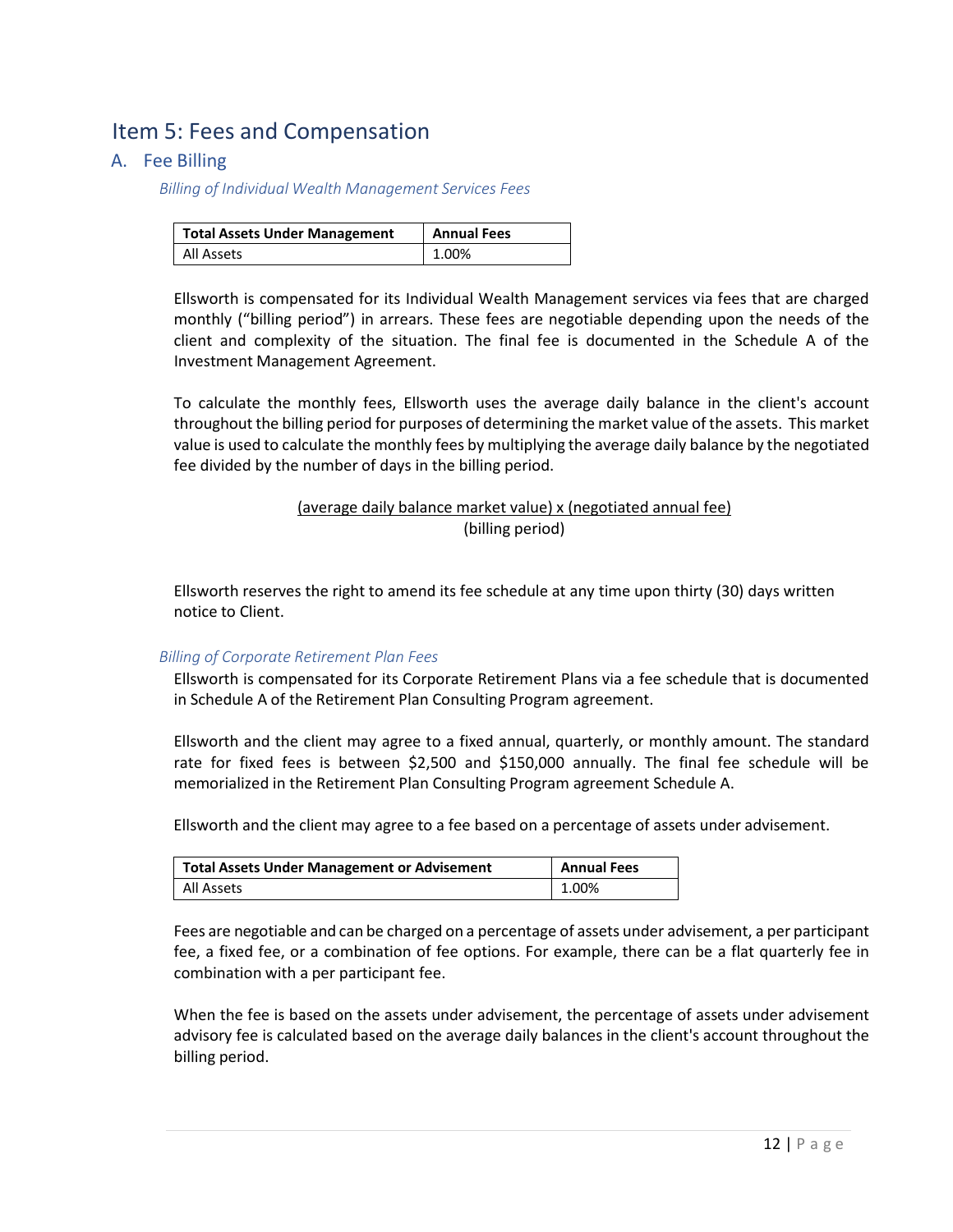Per participant fees will be based on the number of participants enrolled in the plan.

The final fee schedule will be memorialized in the Retirement Plan Consulting Program agreement Schedule A.

#### *Billing of Financial Consulting Fees*

Ellsworth is compensated for Financial Consulting, typically in the form of a personal financial plan, via a negotiated fixed fee. The fee for creating a personal financial plan (outside of the third-party vendor available to all Individual Wealth Management clients) is between \$1,000 and \$100,000 and is memorialized in the Financial Planning Agreement Exhibit I

#### *Billing of Alternative Investing Fees*

Ellsworth is not compensated for offering alternative investments although there are costs associated with these types of investments. The costs associated with each alternative investment will be detailed in the documentation provided by the investment bank or sponsor.

#### *Billing of Family Office Services Fees*

The costs associated with the creation of the Family Office would be borne by the family creating the office.

## <span id="page-12-0"></span>B. Payment of Fees

#### *Payment of Individual Wealth Management Services Fees*

With the Client's written permission, Ellsworth deducts fees directly from the Client's Managed Account(s). Fees are deducted monthly and in arrears.

#### *Payment of Corporate Retirement Plan Fees*

Fixed pension consulting fees are paid via check or wire. These fees are paid in arrears upon completion.

With the client's written permission, fees can be withdrawn directly from the client's accounts on a monthly or quarterly basis. Fees are paid in arrears.

#### *Payment of Financial Consulting Fees*

The fixed financial consulting fees are paid via check or wire. These fees are paid in arrears upon completion.

#### *Payment of Alternative Investing Fees*

Ellsworth is not compensated for offering alternative investments. Any costs associated with participating in a private equity or real estate deal would be paid per the instructions in the documentation provided by the investment bank or sponsor. Typically, via check or wire due at the time of investment.

#### *Payment of Family Office Services Fees*

The costs associated with creation of a family office are paid via check or wire.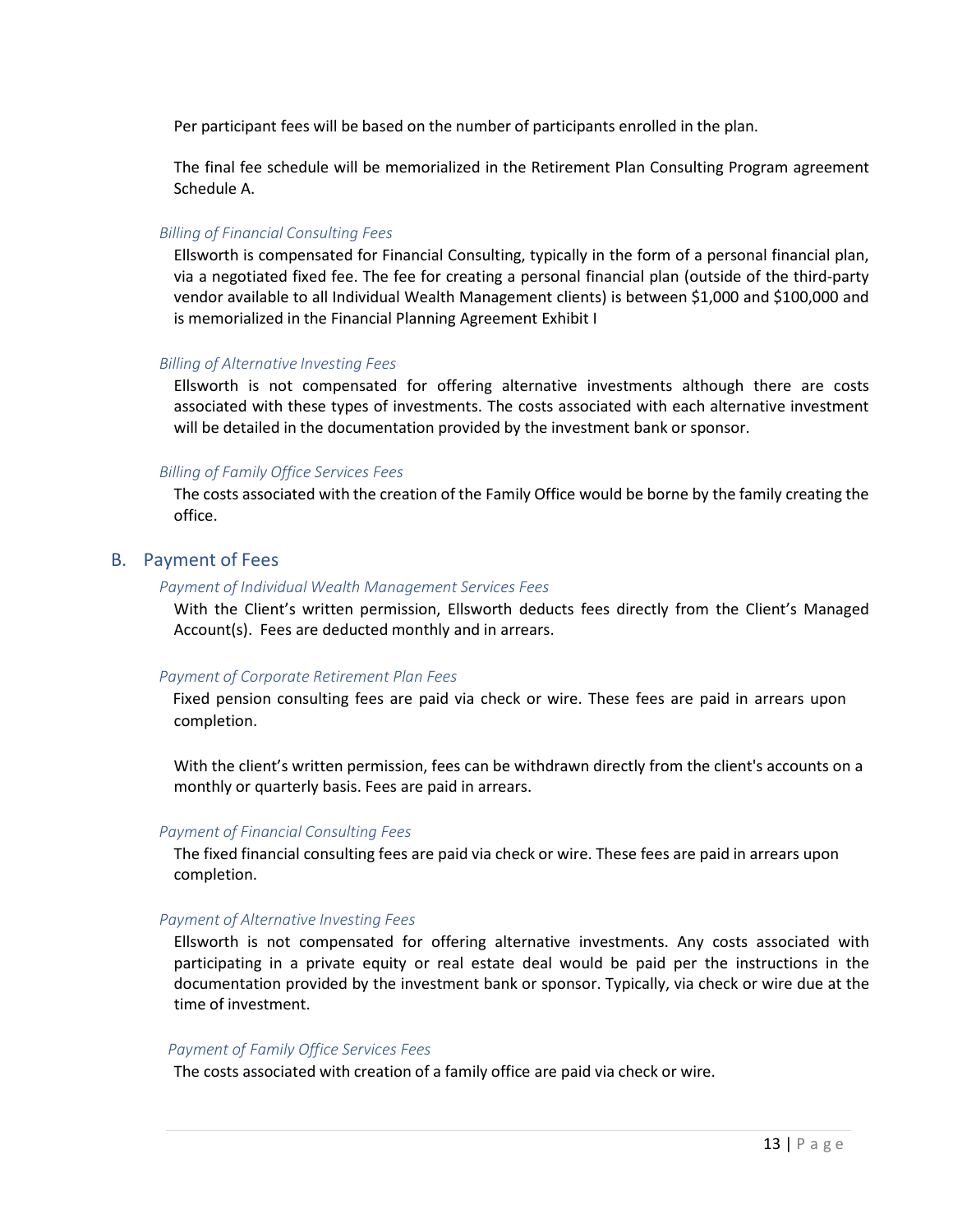# <span id="page-13-0"></span>C. Additional Fees and Charges

Client understands that additional fees or charges may result from maintenance of, or trading within, the Managed Account. Client understands and agrees that any additional fees, charges, or expenses resulting from maintenance of, or trading within, the Managed Account not covered by the wrap fee shall be the sole responsibility of the Client.

Examples of additional fees not included in the wrap fee and paid forseparately by the Client are, but not limited to, the following:

- 1) margin costs,
- 2) charges imposed directly by a mutual fund or exchange traded fund, 3) deferred sales charges,
- 4) odd-lot differentials,
- 5) transfer taxes,
- 6) ADR fees,
- 7) trading expenses,
- 8) administrative fees,
- 9) transfer out fees and other fees, and
- 10) taxes on brokerage accounts and securities transactions.

These fees and expenses are collected by Custodian and are not paid to Advisor.

### <span id="page-13-1"></span>D. Prepayment of Fees

Ellsworth collects its fees in arrears. It does not collect fees in advance.

## <span id="page-13-2"></span>E. Outside Compensation for the Sale of Securities to Clients

Christopher Ameen, Brett David Baskin, Timothy Banks Clepper, Kelly Michael Kuennen and Michael Maxwell Schindler are insurance agents. In these roles, they may accept compensation for the sale of insurance products to Ellsworth clients.

### *This is a Conflict of Interest*

Insurance agents (also known as supervised persons) may accept compensation for the sale of investment products, including commissions from the sale of insurance products to Ellsworth's clients. This conflict of interest is mitigated in that clients are not required to invest in such investments if they do not wish to do so. These products are not included in the discretionary authority granted by clients. Additionally, Ellsworth always acts in the best interest of the client consistent with its fiduciary duties.

This conflict is disclosed to clients in the Wrap Fee Program Brochure and in the Form ADV Part 2Bs. Both disclosures are provided to the client prior or at the time the Investment Management Agreement is signed.

### *Clients Have the Option to Purchase Recommended Products from Other Brokers*

Clients always have the option to purchase Ellsworth recommended products through other brokers or agents that are not affiliated with Ellsworth.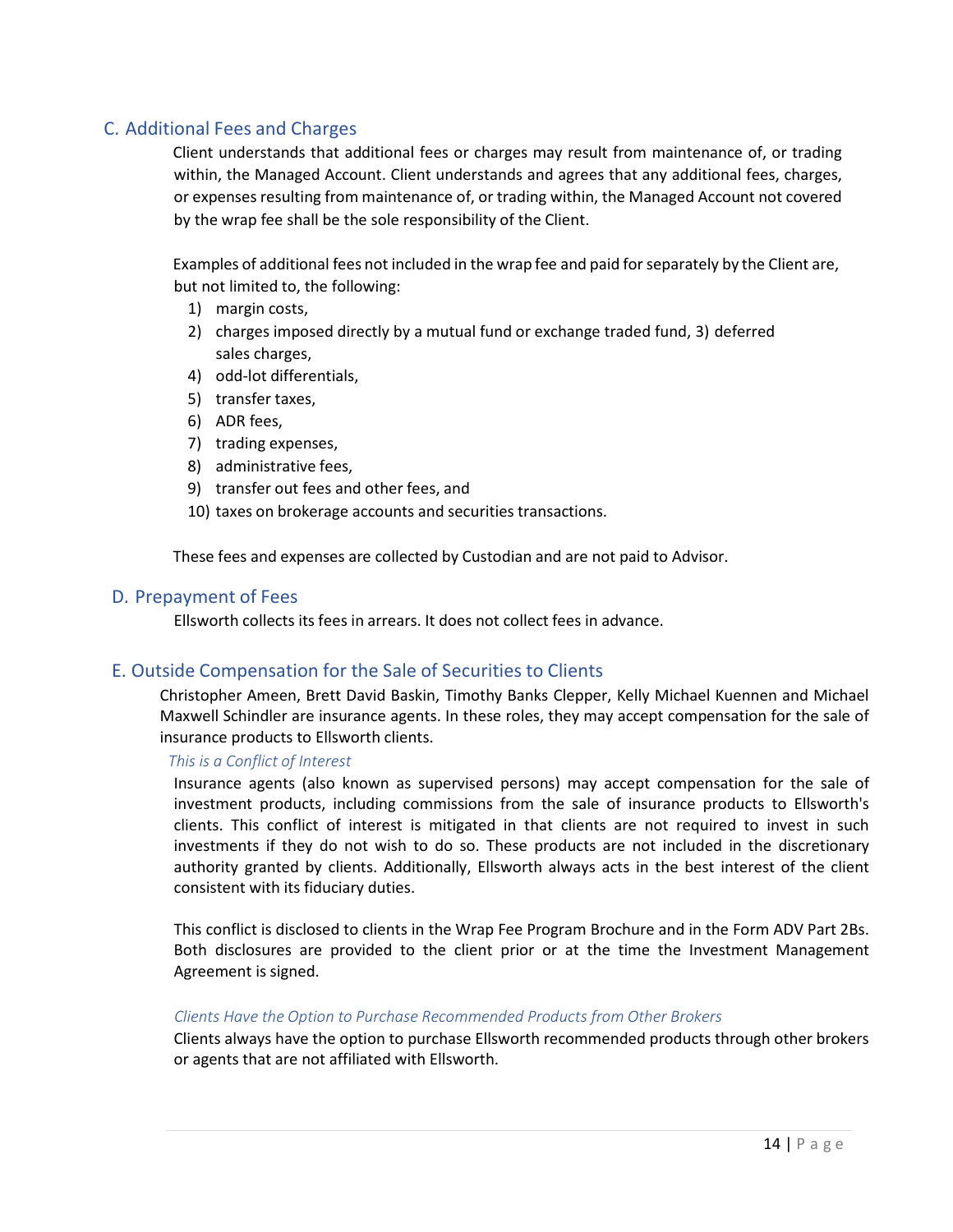Cameron Miele offers private equity opportunities through his outside business activities. When offering these private equity opportunities, he will collect a promotional fee. This promotional fee is paid in the form of an additional percentage of dividends paid from the private equity. Ellsworth does not receive any of these promotional fees.

### *This is a Conflict of Interest*

This is a conflict of interest because the amount of the promotional fee will be based on the amount of dividends paid which is based, in part, on the total amount invested by outside investors. This conflict cannot be mitigated but will be detailed in the agreements provided to accredited investors at the time of purchase.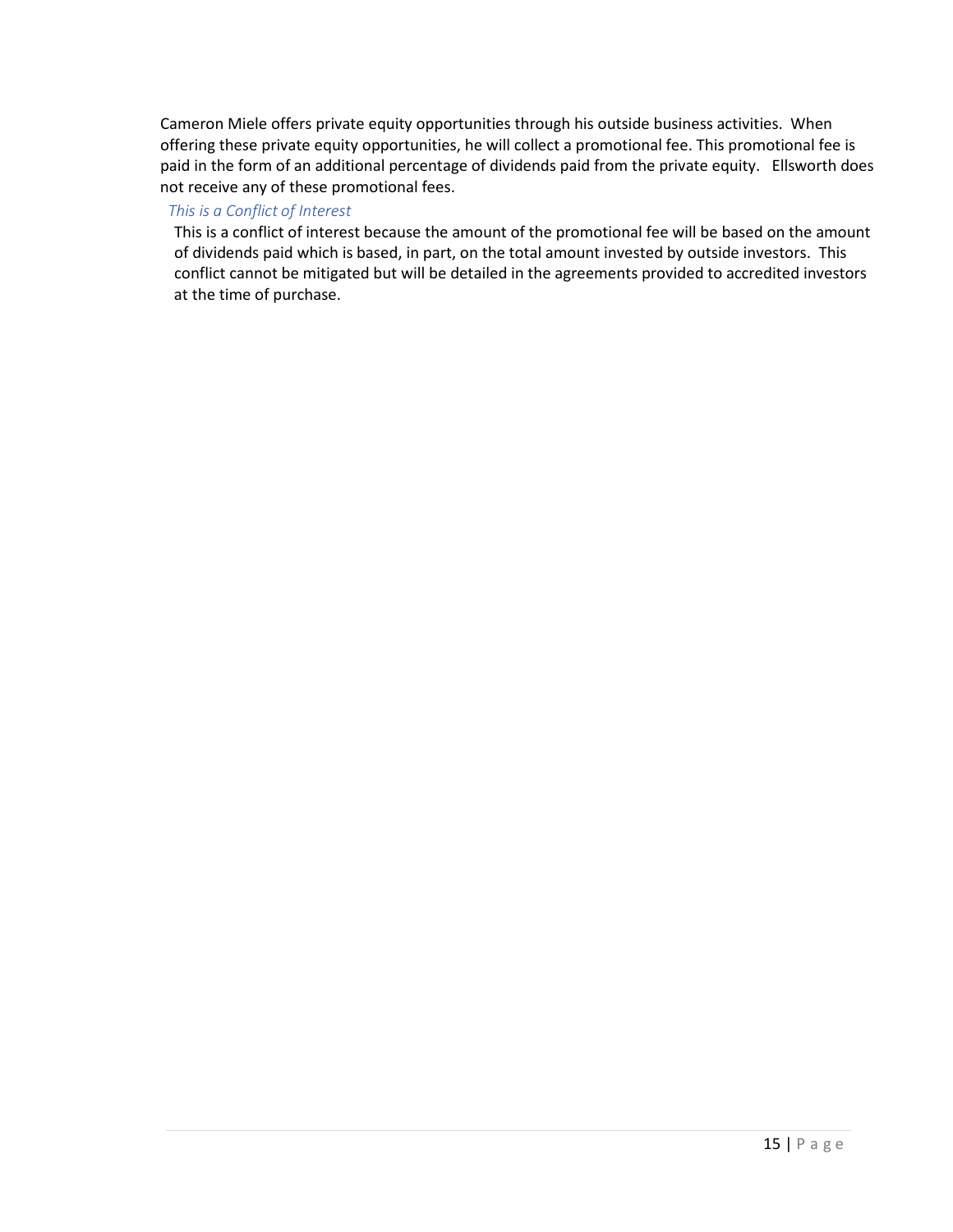# <span id="page-15-0"></span>Item 6: Performance-Based Fees and Side-By-Side Management

Ellsworth does not accept performance-based fees or other fees based on a share of capital gains on or capital appreciation of the assets of a client.

# <span id="page-15-1"></span>Item 7: Types of Clients

Ellsworth generally provides advisory services to the following types of clients:

- Individuals
- High-Net-Worth Individuals
- Corporations or Other Businesses
- Pension and Profit-Sharing Plans

There is no account minimum for any of Ellsworth's services.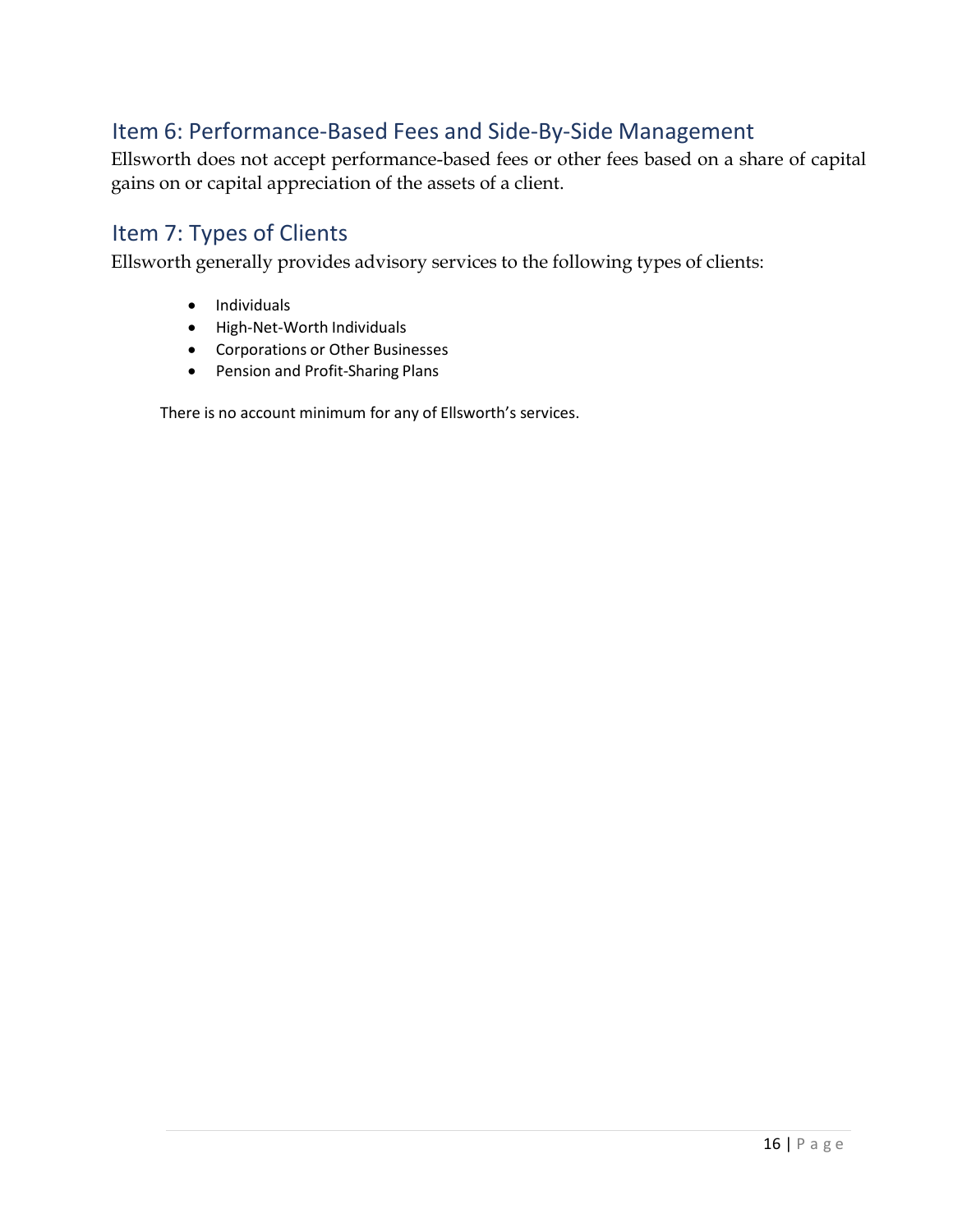# <span id="page-16-0"></span>Item 8: Methods of Analysis, Investment Strategies, & Risk of Loss

Investing in securities involves a risk of total loss. You as the client should only invest what can afford to lose. The risk of loss is entirely yours, the client, as an investor in securities.

## <span id="page-16-1"></span>A. Methods of Analysis and Investment Strategies

### *Methods of Analysis*

Ellsworth's methods of analysis include Charting analysis, Cyclical analysis, Fundamental analysis, Modern portfolio theory, Quantitative analysis and technical analysis.

Charting analysis involves the use of patterns in performance charts. Ellsworth uses this technique to search for patterns used to help predict favorable conditions for buying and/or selling a security.

Cyclical analysis involves the analysis of business cycles to find favorable conditions for buying and/or selling a security.

Fundamental analysis involves the analysis of financial statements, the general financial health of companies, and/or the analysis of management or competitive advantages.

Modern portfolio theory is a theory of investment that attempts to maximize portfolio expected return for a given amount of portfolio risk, or equivalently minimize risk for a given level of expected return, each by carefully choosing the proportions of various asset.

Quantitative analysis deals with measurable factors such as the value of assets, the cost of capital, historical projections of sales, and so on.

Technical analysis involves the analysis of past market data, primarily price and volume.

### *Investment Strategies*

Ellsworth uses long term and short-termtrading strategies. Publicly traded equities are primarily used with most non-accredited retail clients. Investments in options, derivatives or e-currency is not an investment strategy currently used by Ellsworth.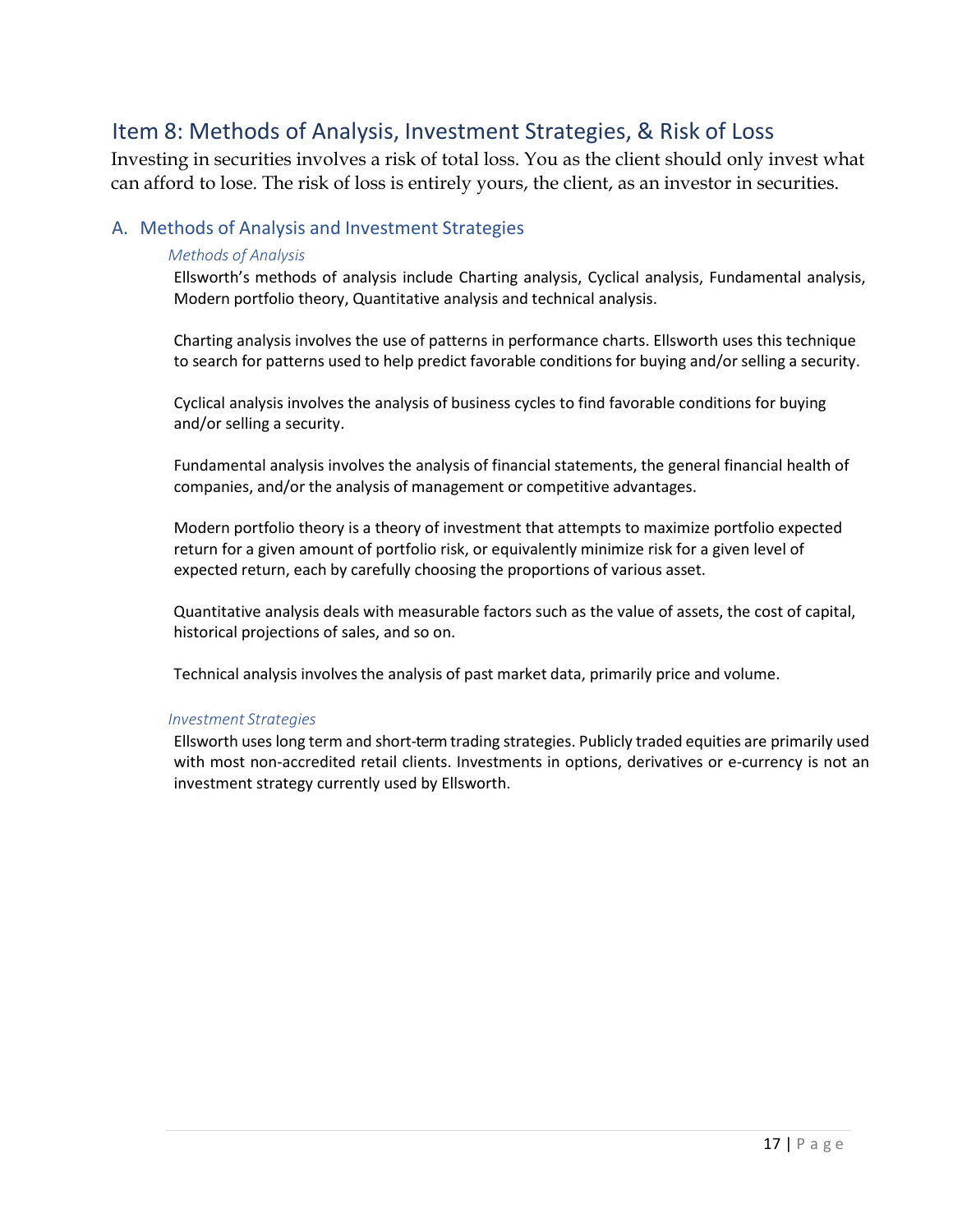## <span id="page-17-0"></span>B. Material Risks Involved

#### *Methods of Analysis*

Charting analysis strategy involves using and comparing patterns in performance charts to predict long and short-term performance or market trends. The risk involved in using this method is that only past performance data is considered without using other methods to crosscheck data. Using charting analysis without other methods of analysis would be assuming that past performance will be indicative of future performance. This may not be the case.

Cyclical analysis assumes that the markets react in cyclical patterns which, once identified, can be leveraged to provide performance. The risks with this strategy are two-fold: 1) the markets do not always repeat cyclical patterns; and 2) if too many investors begin to implement this strategy, then it changes the very cycles these investors are trying to exploit.

Fundamental analysis concentrates on factorsthat determine a company's value and expected future earnings. This strategy would normally encourage equity purchases in stocks that are undervalued or priced below their perceived value. The risk assumed isthat the market will fail to reach expectations of perceived value.

Modern portfolio theory assumes that investors are risk averse, meaning that given two portfolios that offer the same expected return, investors will prefer the less risky one. Thus, an investor will take on increased risk only if compensated by higher expected returns. Conversely, an investor who wants higher expected returns must accept more risk. The exact trade-off will be the same for all investors, but different investors will evaluate the trade-off differently based on individual risk aversion characteristics. The implication is that a rational investor will not invest in a portfolio if a second portfolio exists with a more favorable risk-expected return profile – i.e., if for that level of risk an alternative portfolio exists which has better expected returns.

Quantitative analysis Investment strategies using quantitative models may perform differently than expected because of, among other things, the factors used in the models, the weight placed on each factor, changes from the factors' historical trends, and technical issues in the construction and implementation of the models.

Technical analysis attempts to predict a future stock price or direction based on market trends. The assumption is that the market follows discernible patterns and if these patterns can be identified then a prediction can be made. The risk is that markets do not always follow patterns and relying solely on this method may not consider new patterns that emerge over time.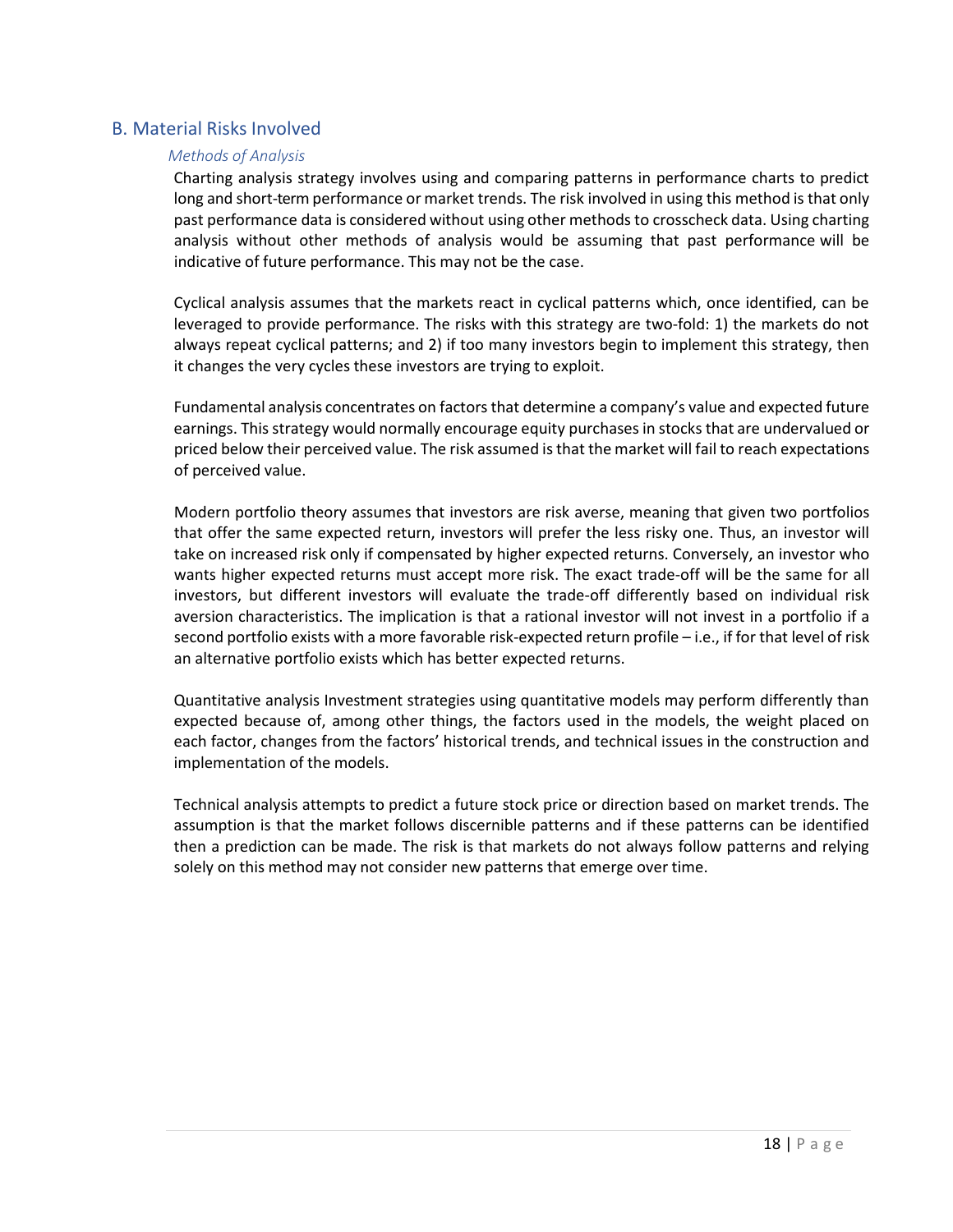#### *Investment Strategies*

Long term trading is designed to capture market rates of both return and risk. Due to its nature, the long-term investment strategy can expose clients to various types of risk that will typically surface at various intervals during the time the client owns the investments. These risks include but are not limited to inflation (purchasing power) risk, interest rate risk, economic risk, market risk, and political/regulatory risk.

Short term trading risks include liquidity, economic stability, and inflation, in addition to the longterm trading risks listed above. Frequent trading can affect investment performance, particularly through increased brokerage and other transaction costs and taxes.

Selection of Other Advisers: Although Ellsworth will seek to select only money managers who will invest clients' assets with the highest level of integrity, Ellsworth's selection process cannot ensure that money managers will perform as desired, and Ellsworth will have no control over the day-todayoperations of any of its selected money managers. Ellsworth would not necessarily be aware of certain activities at the underlying money manager level, including without limitation a money manager's engaging in unreported risks, investment "style drift" or even regulatory breaches or fraud.

Options transactions involve a contract to purchase a security at a given price, not necessarily at market value, depending on the market. This strategy includes the risk that an option may expire out of the money resulting in minimal or no value, as well as the possibility of leveraged loss of trading capital due to the leveraged nature of stock options. Although Ellsworth does not normally invest in option transactions, it is important for our clients to understand the risk associated with them.

## <span id="page-18-0"></span>B. Risks of Specific Securities Utilized

Clients should be aware that there is a material risk of loss using any investment strategy. The investment types listed below (leaving aside Treasury Inflation Protected/Inflation Linked Bonds) are not guaranteed or insured by the FDIC or any other government agency. The prices of securities held in client accounts and the income they generate may decline in response to certain events taking place around the world. These include events directly involving the issuers of securities held as underlying assets of funds in a client's account, conditions affecting the general economy, and overall market changes. Other contributing factors include local, regional, or global political, social, or economic instability and governmental or governmental agency responses to economic conditions. Finally, currency, interest rate, and commodity price fluctuations may also affect security prices and income.

A brief description of the types of securities that Ellsworth will invest (non-accredited investor) in are listed below. These securities are listed in the order of the percentage they make up of our strategies/portfolios.

Equity investment generally refers to buying shares of stocks in return for receiving a future payment of dividends and/or capital gains if the value of the stock increases. The value of equity securities may fluctuate in response to specific situations for each company, industry conditions and the general economic environments.

Exchange Traded Funds (ETFs): An ETF is an investment fund traded on stock exchanges, like stocks. Investing in ETFs carries the risk of capital loss (sometimes up to a 100% loss in the case of a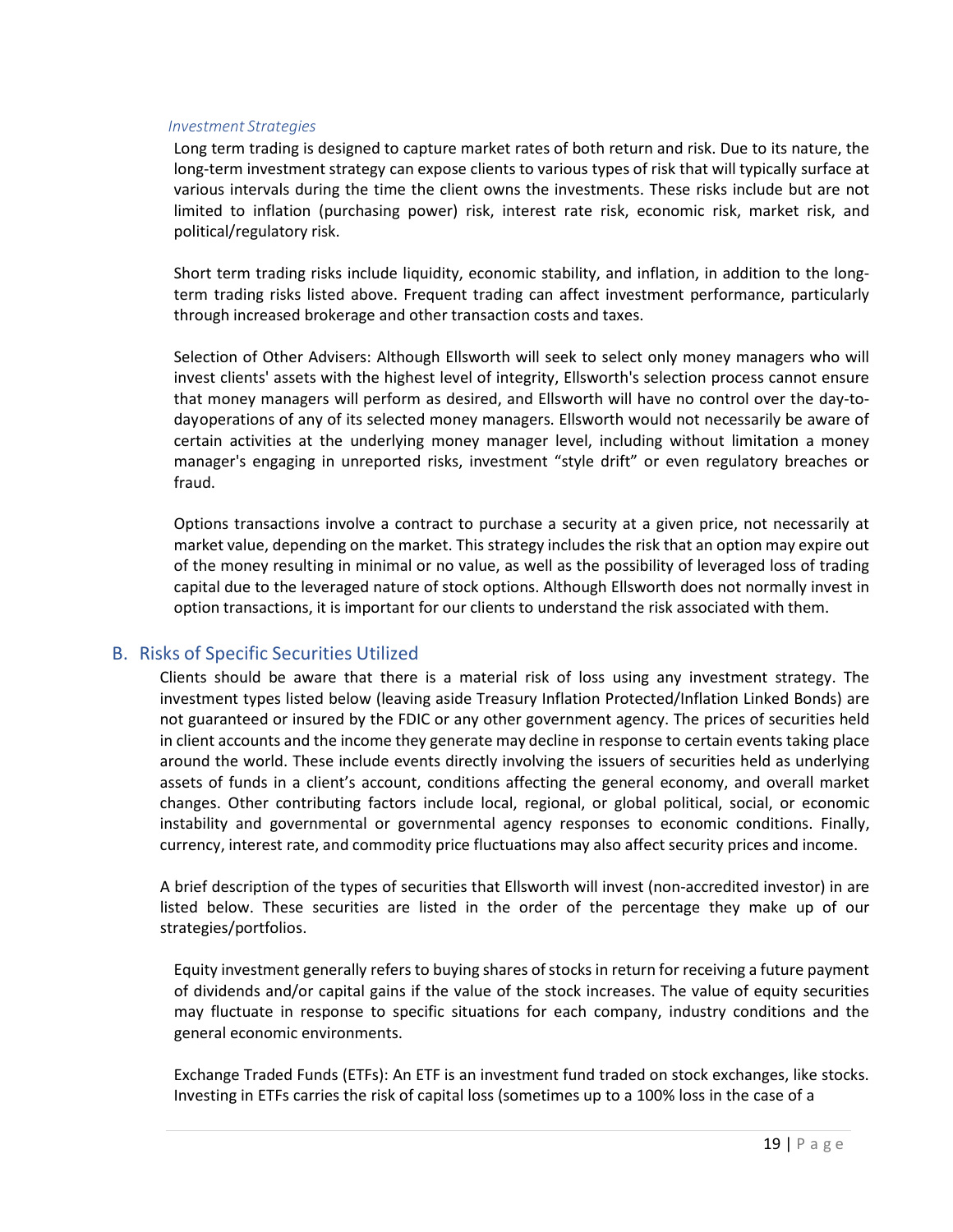stock holding bankruptcy). Areas of concern include the lack of transparency in products and increasing complexity, conflicts of interest and the possibility of inadequate regulatory compliance. Precious Metal ETFs (e.g., Gold, Silver, or Palladium Bullion backed "electronic shares" not physical metal) specifically may be negatively impacted by several unique factors, among them (1) large sales by the official sector which own a significant portion of aggregate world holdings in gold and other precious metals, (2) a significant increase in hedging activities by producers of gold or other precious metals, (3) a significant change in the attitude of speculators and investors.

Mutual Funds: Investing in mutual funds carries the risk of capital loss and thus you may lose money investing in mutual funds. All mutual funds have costs that lower investment returns. The funds can be of bond "fixed income" nature (lower risk) or stock "equity" nature.

A brief description of the types of securities that Ellsworth will invest accredited investor dollars in are listed below. These securities are listed in the order of the percentage they make up of our strategies/portfolios.

Fixed income investments generally pay a return on a fixed schedule, though the amount of the payments can vary. This type of investment can include corporate and government debt securities, leveraged loans, high yield, and investment grade debt and structured products, such as mortgage and other asset-backed securities, although individual bonds may be the best-known type of fixed income security. In general, the fixed income market is volatile and fixed income securities carry interest rate risk. (As interest rates rise, bond prices usually fall, and vice versa. This effect is usually more pronounced for longer-term securities.) Fixed income securities also carry inflation risk, liquidity risk, call risk, and credit and default risks for both issuers and counterparties. The risk of default on treasury inflation protected/inflation linked bonds is dependent upon the U.S. Treasury defaulting (extremely unlikely); however, they carry a potential risk of losing share price value, albeit rather minimal. Risks of investing in foreign fixed income securities also include the general risk of non-U.S. investing described below.

Private equity funds carry certain risks. Private equity fund investments do not sell publicly and are therefore illiquid. An investor may not be able to exit a private equity fund or sell its interests in the fund before the fund closes. Capital calls will be made on short notice, and the failure to meet capital calls can result in significant adverse consequences, including but not limited to a total loss of investment. Private equity funds are subject to various other risks, including the lack of control over the acquisition, management and disposition of investments and the investment risks associated with the types of assets and securities that the private equity fund invests in.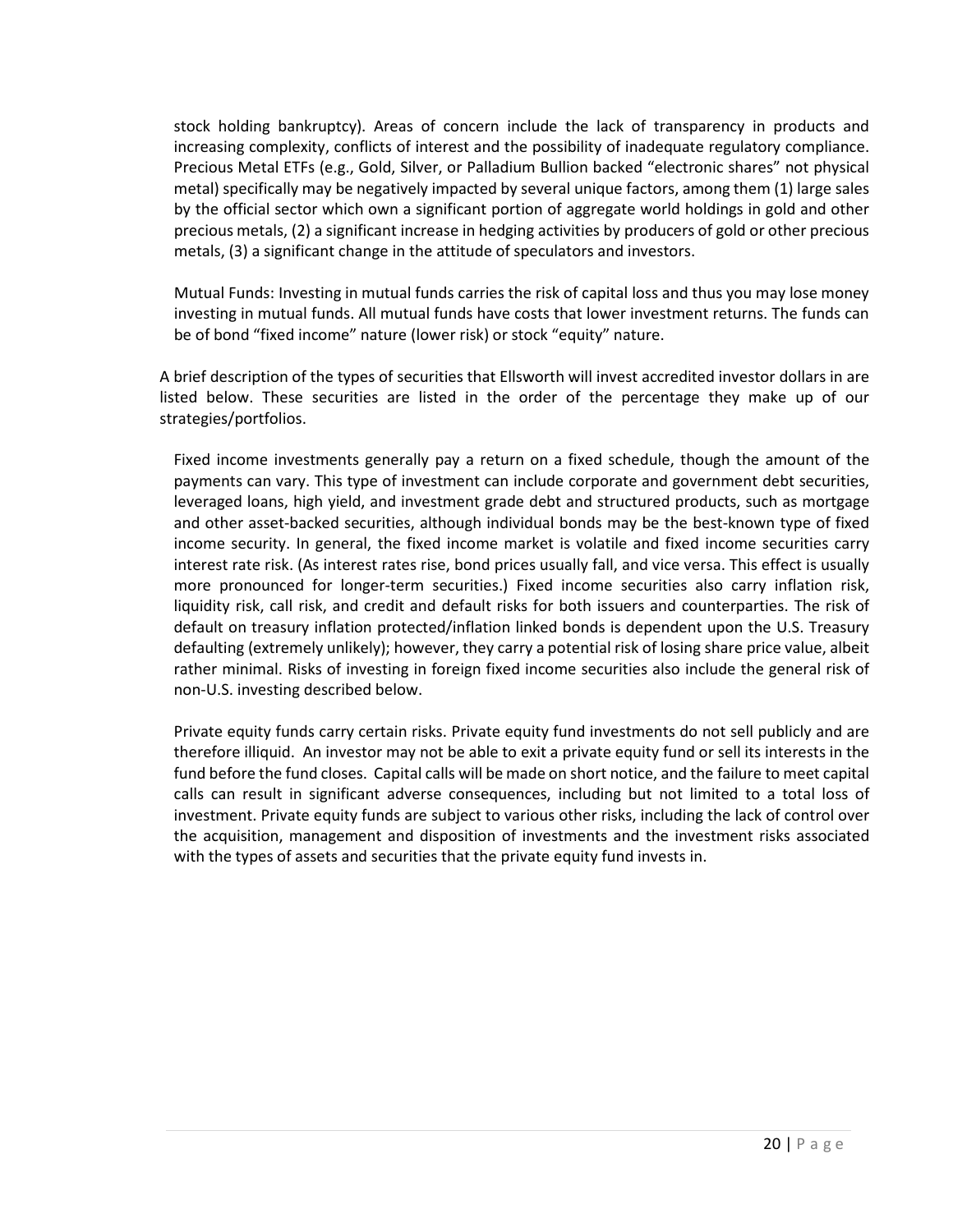A brief description of the types of securities that Ellsworth will not likely invest in are listed below. Although Ellsworth does not typically invest discretionary dollars in these investment types, they are available to us to use. Clients should under the risk they present. These investment types are listed alphabetically.

Annuities are a retirement product for those who may have the ability to pay a premium now and want to guarantee they receive certain monthly payments or a return on investment later in the future. Annuities are contracts issued by a life insurance company designed to meet requirement or other long-term goals. An annuity is not a life insurance policy. Variable annuities are designed to be long-term investments, to meet retirement and other long-range goals. Variable annuities are not suitable for meeting short-term goals because substantial taxes and insurance company charges may apply if you withdraw your money early. Variable annuities also involve investment risks, just as mutual funds do.

Hedge funds often engage in leveraging and other speculative investment practices that may increase the risk of loss; can be highly illiquid; are not required to provide periodic pricing or valuation information to investors; may involve complex tax structures and delays in distributing important tax information; are not subject to the same regulatory requirements as mutual funds; and often charge high fees. In addition, hedge funds may invest in risky securities and engage in risky strategies.

Non-U.S. securities present certain risks such as currency fluctuation, political and economic change, social unrest, changes in government regulation, differences in accounting and the lesser degree of accurate public information available.

Private placements carry a substantial risk as they are subject to less regulation than are publicly offered securities, the market to resell these assets under applicable securities laws may be illiquid, due to restrictions, and the liquidation may be taken at a substantial discount to the underlying value or result in the entire loss of the value of such assets.

Options are contracts to purchase a security at a given price, risking that an option may expire out of the money resulting in minimal or no value. An uncovered option is a type of options contract that is not backed by an offsetting position that would help mitigate risk. The risk for a "naked" or uncovered put is not unlimited, whereas the potential loss for an uncovered call option is limitless. Spread option positions entail buying and selling multiple options on the same underlying security, but with different strike prices or expiration dates, which helps limit the risk of other option trading strategies. Option transactions also involve risks including but not limited to economic risk, market risk, sector risk, idiosyncratic risk, political/regulatory risk, inflation (purchasing power) risk and interest rate risk.

Venture capital funds invest in start-up companies at an early stage of development in the interest of generating a return through an eventual realization event; the risk is high as a result of the uncertainty involved at that stage of development. Venture capital fund investments do not sell publicly and are therefore illiquid. An investor may not be able to exit a venture capital fund or sell its interest in the fund before the fund closes. Venture capital funds are subject to various other risks, including the lack of control over the acquisition, management and disposition of investments and the investment risks associated with the types of assets and securities that the venture capital fund invests in.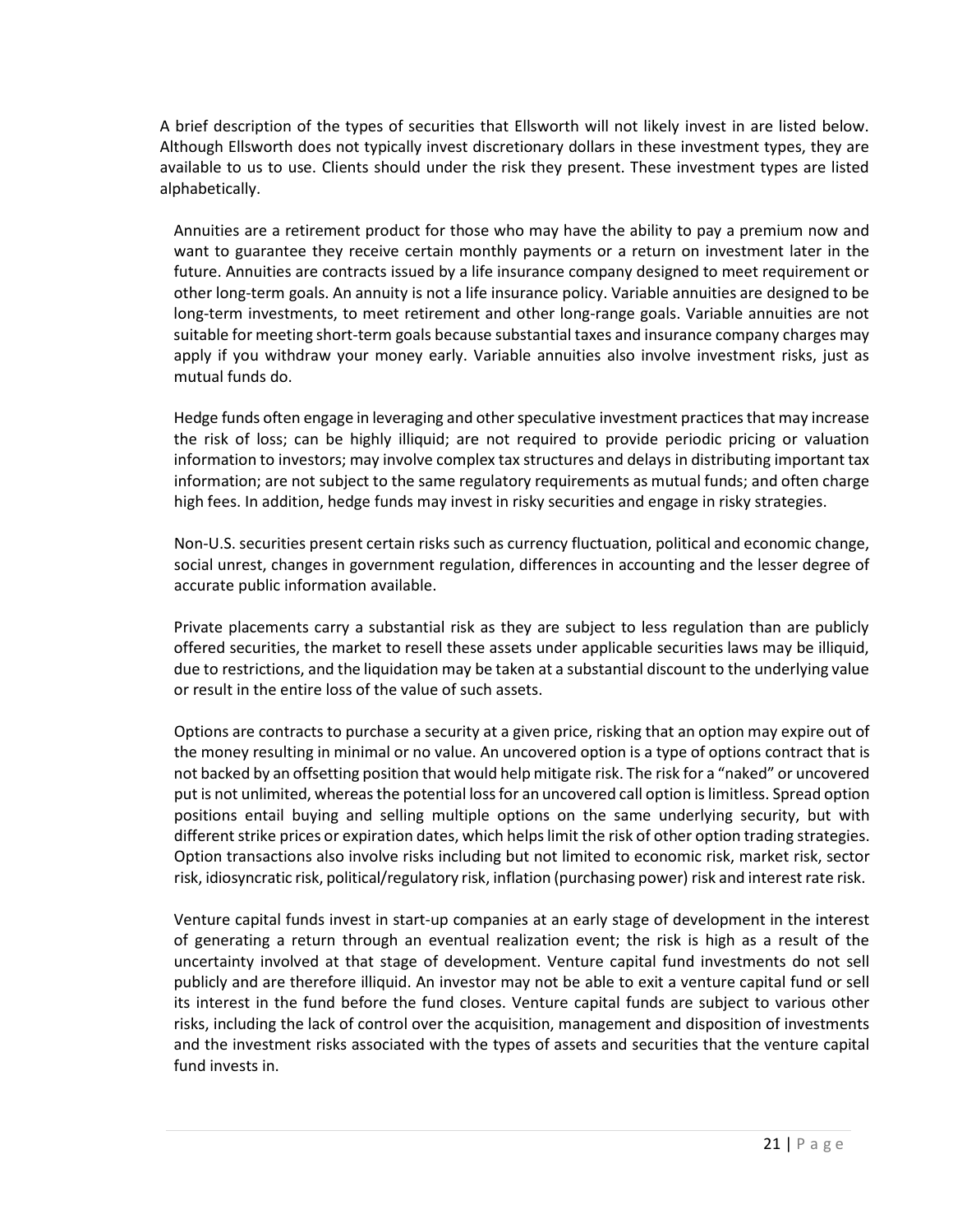# <span id="page-21-0"></span>Item 9: Disciplinary Information

# <span id="page-21-1"></span>A. Disciplinary Information

There are no criminal or civil actions to report.

<span id="page-21-2"></span>B. Administrative Proceedings

There are no administrative proceedings to report.

<span id="page-21-3"></span>C. Self-Regulatory Organization (SRO) Proceedings

There are no self-regulatory organization proceedings to report.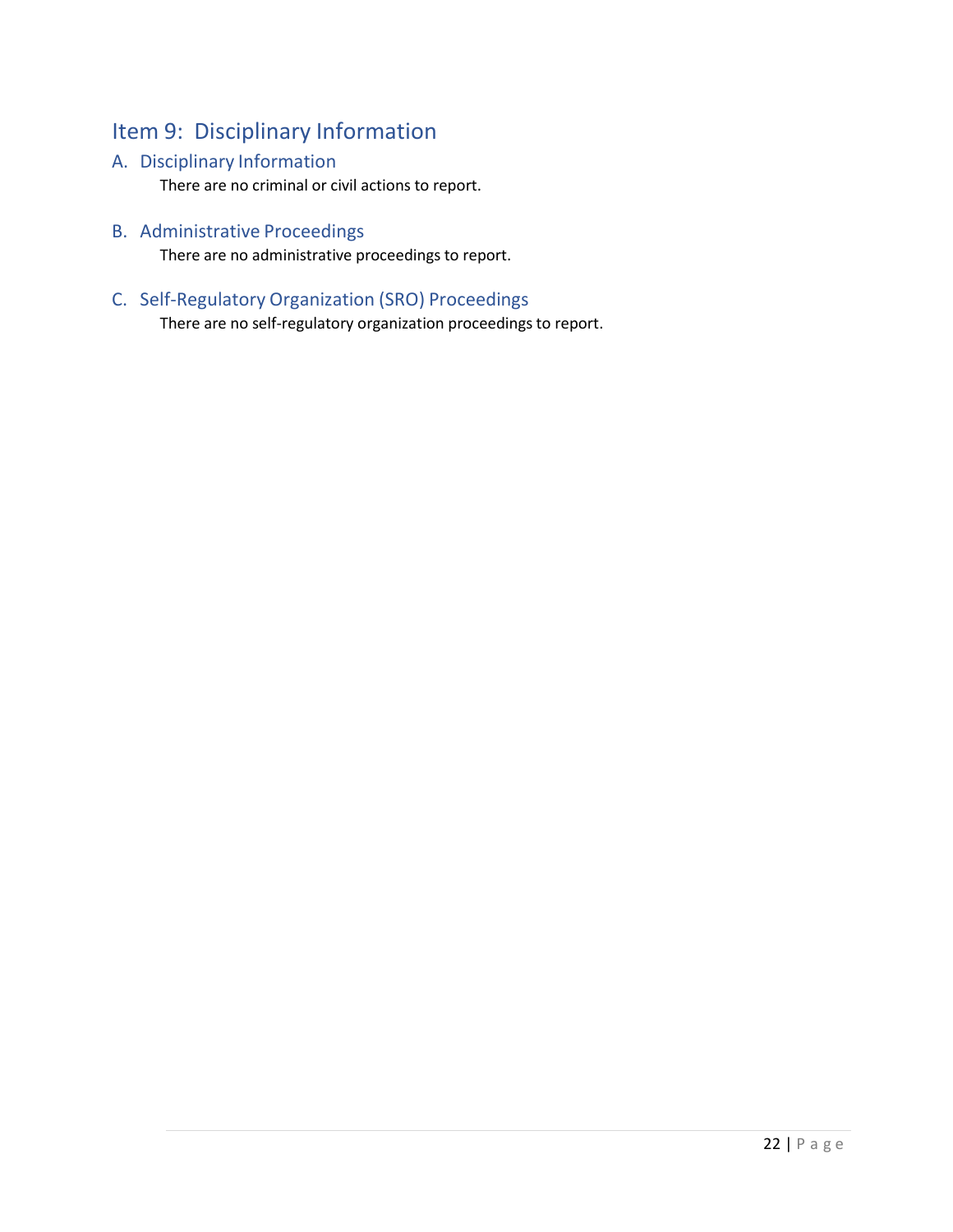# <span id="page-22-0"></span>Item 10: Other Financial Industry Activities and Affiliations

## <span id="page-22-1"></span>A. Registration as a Broker/Dealer or Broker/Dealer Representative

Neither Ellsworth nor its representatives are registered as, or have pending applications to become, a broker/dealer or a representative of a broker/dealer.

# <span id="page-22-2"></span>B. Registration as a Futures Commission Merchant, Commodity Pool Operator, or a Commodity Trading Advisor

Neither Ellsworth nor its representatives are registered as or have pending applications to become either a Futures Commission Merchant, Commodity Pool Operator, or Commodity Trading Advisor or an associated person of the foregoing entities.

# <span id="page-22-3"></span>C. Registration Relationships Material to this Advisory Business and Possible Conflicts of **Interests**

Ellsworth is an insurance licensed agency for Accident & Health, Life. Representative of Ellsworth, who are properly licensed, will offer clients advice or products from these activities.

Clients should be aware that insurance products pay a commission or other compensation. Commissionable products present a conflict of interest with our fiduciary duties; however, Ellsworth will always act in the best interest of its clients. Clients always have the option to purchase Ellsworth recommended products through other brokers or agents that are not affiliated with Ellsworth.

Timothy Clepper is President of Kaulig Companies Ltd., a single member family office, and Kaulig Capital, LLC, the private investment arm of Kaulig Companies Ltd. Kaulig Capital, LLC, Kaulig Companies Ltd., and Ellsworth under joint ownership; therefore, Timothy Banks Clepper's role with both the Kaulig companies and Ellsworth is a conflict of interest. Ellsworth mitigates this conflict of interest by always acting in the best interest of its clients.

Kaulig Capital, LLC researches private equity and real estate opportunities ("alternative investments") for the benefit of Matthew Kaulig, the indirect owner of Ellsworth Advisors. Through Ellsworth's relationship with Kaulig Capital (under same ownership and senior management), Ellsworth has access to non-correlated investment options to offer clients. Kaulig Capital may receive financial benefits for raising additional capital for the alternative investment. That creates a conflict of interest for Ellsworth representatives to offer the alternative investment to clients. To mitigate this conflict, Ellsworth will always act in the best interest of its clients. Additionally, Ellsworth's discretion does not include alternative investments and clients need to agree on a case-by-case basis whether to invest. Clients always have the option to purchase Ellsworth recommended products through other brokers or agents that are not affiliated with Ellsworth.

Alternative investments are not evaluated by the SEC and do pose a higher potential of loss to client's investments in them.

Cameron Shields Miele is a Chief Executive Officer of several scalloping companies. Cameron Shields Miele provided an alternative investment opportunity to some accredited Ellsworth's clients, therefore his role as president of these companies results in a conflict of interest; however, Ellsworth mitigates this conflict by always acting in the best interest of its clients.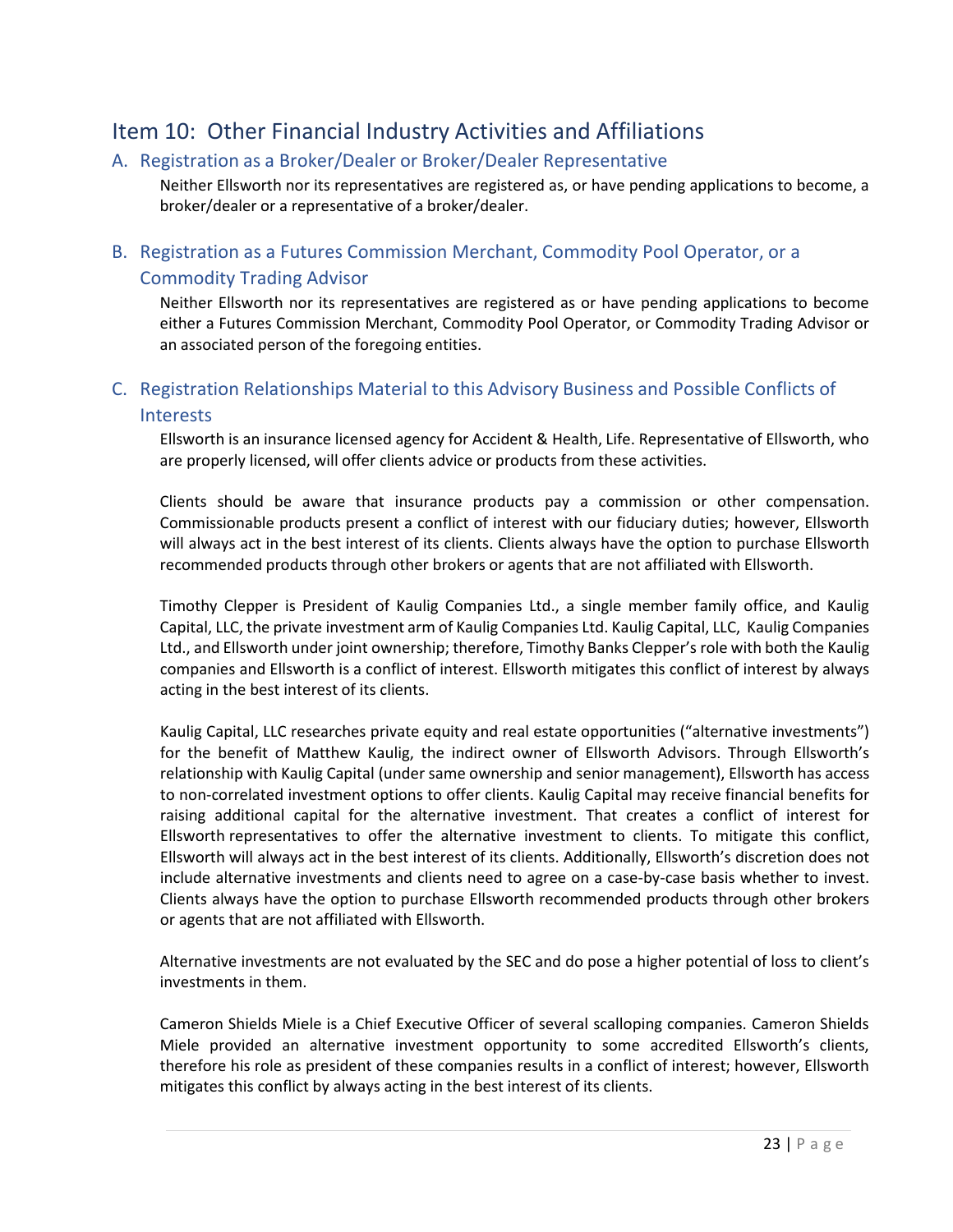# <span id="page-23-0"></span>D. Selection of Other Advisers or Managers and How This Adviser is Compensated for

## Those Selections

Ellsworth has discretion to choose third-party investment advisors to manage all or a portion of the client's assets. Clients will pay Ellsworth its negotiated fee in addition to the fee for the advisors to which it directs those clients. This relationship will be memorialized in each contract between Ellsworth and each third-party advisor. The fees will not exceed any limit imposed by any regulatory agency. Ellsworth will always act in the best interests of the client, including when determining which thirdparty investment adviser to recommend to clients. Ellsworth will ensure that all recommended advisors are licensed, or notice filed in the states in which Ellsworth is recommending them to clients.

Ellsworth always acts in the best interest of the client consistent with its fiduciary duties.

#### *Research and Other Soft-Dollar Benefits*

Ellsworth receives research, products, or other services from TD Ameritrade Institutional in connection with client securities transactions ("soft dollar benefits"). Ellsworth entered a softdollar arrangement consistent with (and not outside of) the safe harbor contained in Section 28(e) of the Securities Exchange Act of 1934, as amended.

Ellsworth has a conflict of interest because it has an incentive to recommend TD Ameritrade Institutional based on receiving research, products, and services rather than on a client's best interest in receiving the most favorable execution. This conflict of interest cannot be mitigated.

Ellsworth does not seek to allocate benefits to client accounts proportionate to any soft dollar credits generated by the accounts. There can be no assurance that any client will benefitfrom soft dollar research or whether the client's transactions paid for it. A conflict of interestarises because Ellsworth benefits by not having to produce or pay for the research, products, or services. This conflict of interest cannot be mitigated.

The research, products, and services that Ellsworth receives from its soft dollar arrangement with TD Ameritrade Institutional are:

Research services such as analyses and reports on market trends.

- Market, financial, and economic data.
- Clearance and settlement of transactions.
- Trade confirmations and monthly or quarterly statements.
- Proprietary technologies that help with record keeping requirements and allow online access for clients.
- Industry advocacy to influence SEC rule making, tax legislation, for example.
- Investing and wealth management tools.
- Business solutions and support.

#### *Brokerage for Client Referrals*

Ellsworth receives no referrals from TD Ameritrade Institutional or third party in exchange for using that broker-dealer or third party.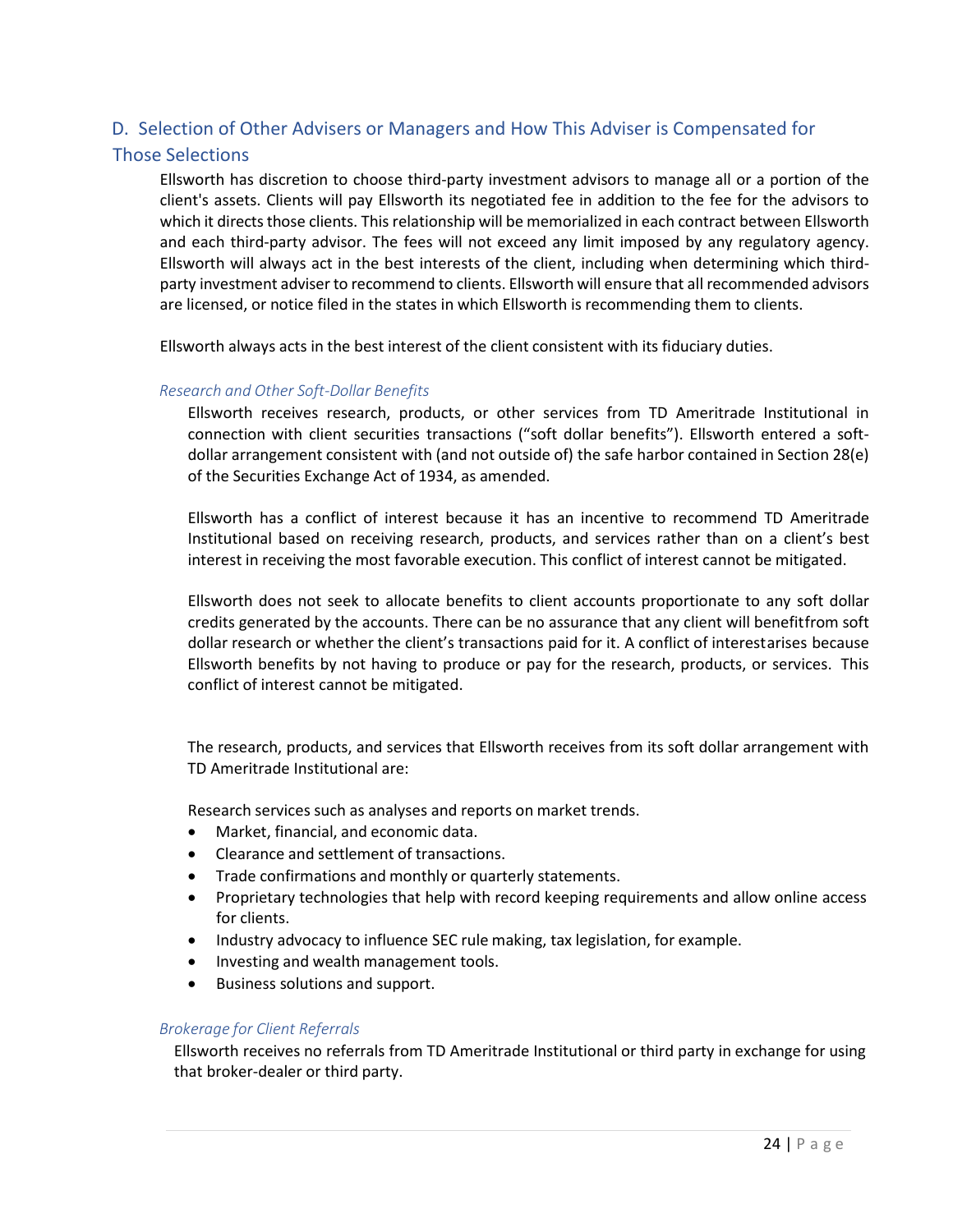#### *Clients Directing Which Broker/Dealer/Custodian to Use*

Clients cannot direct which broker/dealer/ custodian to use. Ellsworth will require clients to use TD Ameritrade Institutional to execute transactions. Not all advisers require clients to use a particular broker-dealer.

## <span id="page-24-0"></span>B. Aggregating (Block) Trading for Multiple Client Accounts

If Ellsworth buys or sells the same securities on behalf of more than one client, then it may (but would be under no obligation to) aggregate such securities in a single transaction for multiple clients to seek more favorable prices ("Block" or "Bulk" trading), lower brokerage commissions, or more efficient execution. In such case, Ellsworth would place an aggregate order with TD Ameritrade Institutional on behalf of all such clients. Trades are reviewed periodically to ensure that some accounts are not systematically disadvantaged by this policy. TD Ameritrade Institutional would determine the appropriate number of shares and select the appropriate brokers consistent with its duty to seek best execution.

## <span id="page-24-1"></span>C. Content and Frequency of Regular Reports Provided to Clients

Each client of Ellsworth's individual wealth management services will be provided, at least quarterly, a report detailing the client's account, including assets held, asset value, transactions within the account, and amount of fees charged. This written report will come from TD Ameritrade Institutional.

Written performance reporting is also available quarterly or monthly at no additional charge.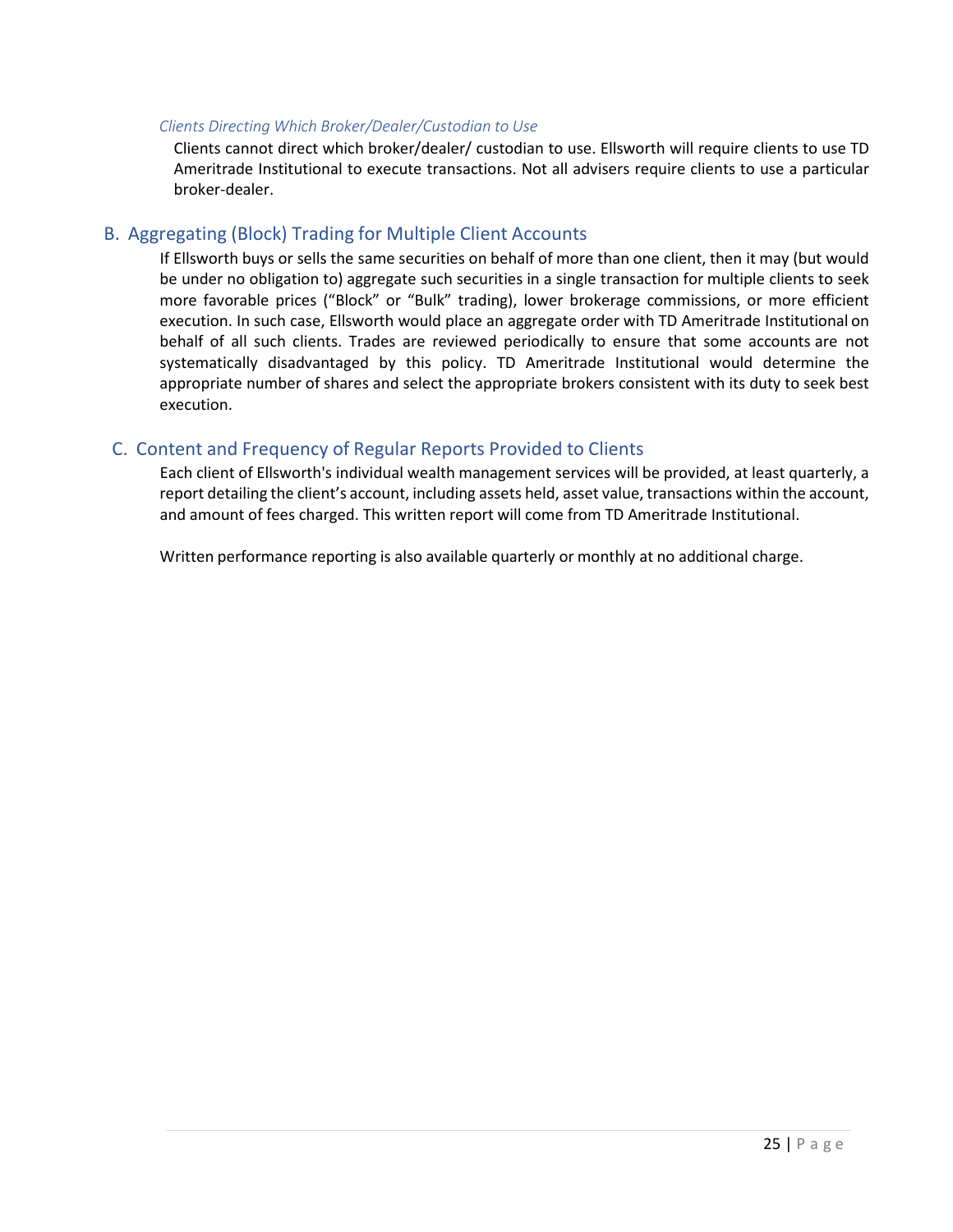# <span id="page-25-0"></span>Item 11: Code of Ethics, Participation or Interest in Client Transactions and Personal Trading

## <span id="page-25-1"></span>A. Code of Ethics

Pursuant to SEC rule 204A-1, Ellsworth has a written Code of Ethics that covers the following areas: Prohibited Purchases and Sales, Insider Trading, Personal Securities Transactions, Exempted Transactions, Prohibited Activities, Conflicts of Interest, Gifts and Entertainment, Confidentiality, Service on a Board of Directors, Compliance Procedures, Compliance with Laws and Regulations, Procedures and Reporting, Certification of Compliance, Reporting Violations, Compliance Officer Duties, Training and Education, Recordkeeping, Annual Review, and Sanctions.

Ellsworth's Code of Ethics is available at no charge upon request to any client or prospective client. Requests for a copy of Ellsworth's Code of Ethics should be directed to the contact information on the cover page of this document.

# <span id="page-25-2"></span>B. Recommendations Involving Material Financial Interests

Ellsworth and its associated persons have material financial interest in investment opportunities that Ellsworth recommendsfor purchase orsale by clients. For example, alternative investments.

This presents a conflict of interest in that Ellsworth, or its related persons may receive more compensation or a reduction in costs from the investment in a security in which Ellsworth or a related person has a material financial interest. To mitigate this conflict, client approval will be sought for client investment in such recommendations.

Due diligence will be conducted on all investment opportunities. This will include the determination if the opportunity is a security. Matthew Kaulig, President of Kaulig Capital, Kaulig Venture Holdings LLC, an indirect owner of Ellsworth Advisors, will be invested in the opportunities along with other employees of Ellsworth Advisors. In some cases, Kaulig Capital will receive compensation or a reduction in costs from the deal sponsored for soliciting purchasers. To mitigate this conflict, Ellsworth has created its own Investment Management company (Georgetown Investment Manager, LLC) and creates new LLCs for each alternative investment separate from Kaulig Capital.

These types of opportunities will only be made available to accredited investors who are already well diversified in traditional products. These types of opportunities may also be extended to related persons of Ellsworth, prospects, or other individuals who are well known by the senior management of Ellsworth.

Ellsworth always acts in the best interest of the client consistent with its fiduciary duties and clients are not required to invest in such investments if they do not wish to do so.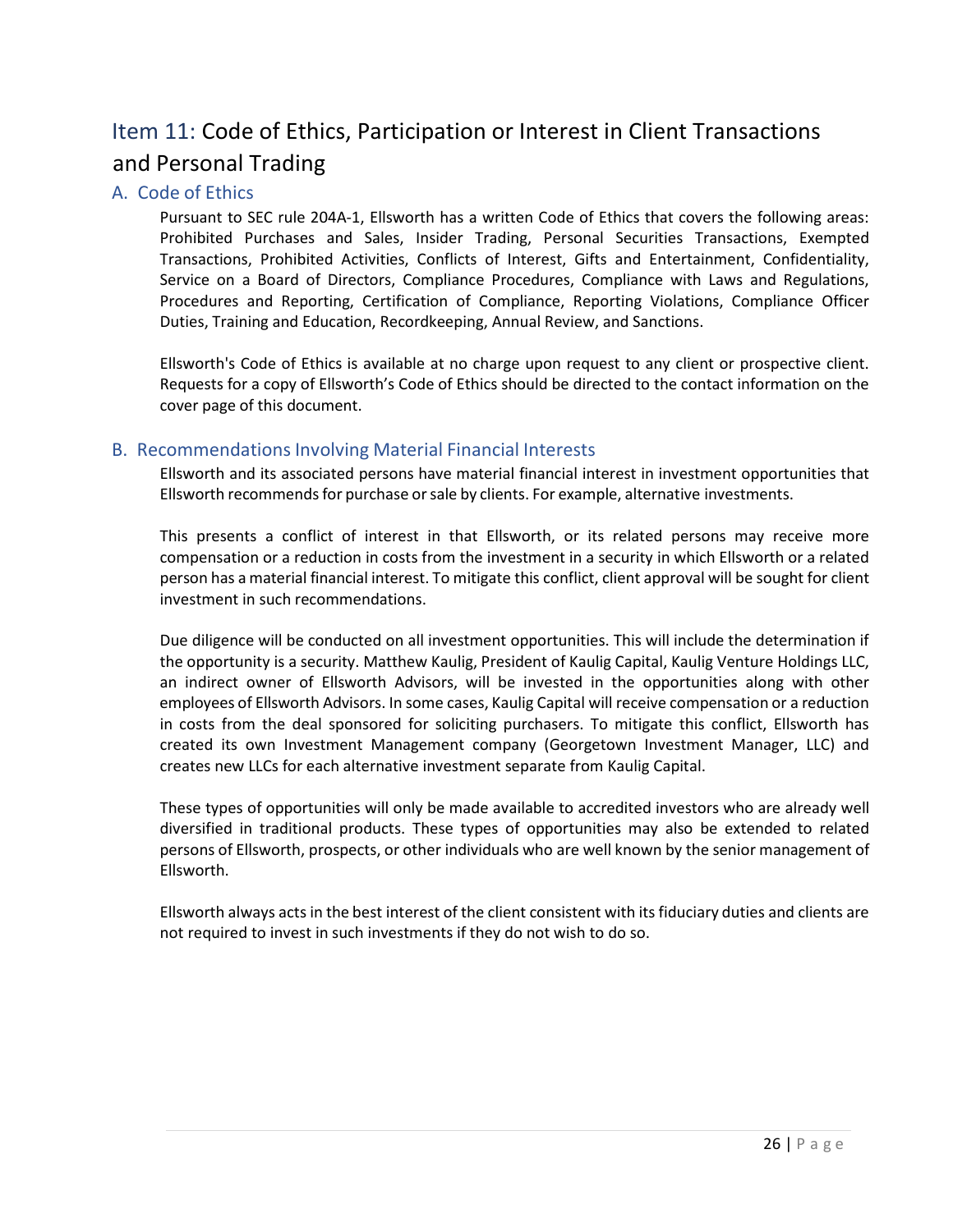## <span id="page-26-0"></span>C. Investing Personal Money in the Same Securities as Clients

From time to time, representatives of Ellsworth may buy or sell securities for themselves that they also recommend to clients. This may provide an opportunity for representatives of Ellsworth to buy or sell the same securities before or after recommending the same securities to clients resulting in representatives profiting off the recommendations they provide to clients.

Such transactions create a conflict of interest. Ellsworth will always document any transactions that could be construed as conflicts of interest and will never engage in trading that operates to the client's disadvantage when similar securities are being bought or sold. To mitigate this conflict, Ellsworth always acts in the best interest of the client consistent with its fiduciary duties.

In truth, the volume and dollar amount in which Ellsworth trades are unlikely to affect market prices. Even when transactions are executed in block / bulk trades. Nevertheless, block/bulk trading reports are reviewed against the trading activities of Ellsworth representatives regularly.

## <span id="page-26-1"></span>D. Trading Securities At/Around the Same Time as Client's Securities

From time to time, representatives of Ellsworth may buy or sell securities for themselves at or around the same time as clients. This may provide an opportunity for representatives of Ellsworth to buy or sell securities before or after recommending securities to clients resulting in representatives profiting off the recommendations they provide to clients.

Such transactions create a conflict of interest; however, Ellsworth will never engage in trading that operates to the client's disadvantage if representatives of Ellsworth buy or sell securities at or around the same time as clients. To mitigate this conflict, Ellsworth always acts in the best interest of the client consistent with its fiduciary duties.

In truth, the volume and dollar amount in which Ellsworth trades are unlikely to affect market prices. Even when transactions are executed in block / bulk trades. Nevertheless, block/bulk trading reports are reviewed against the trading activities of Ellsworth representatives regularly.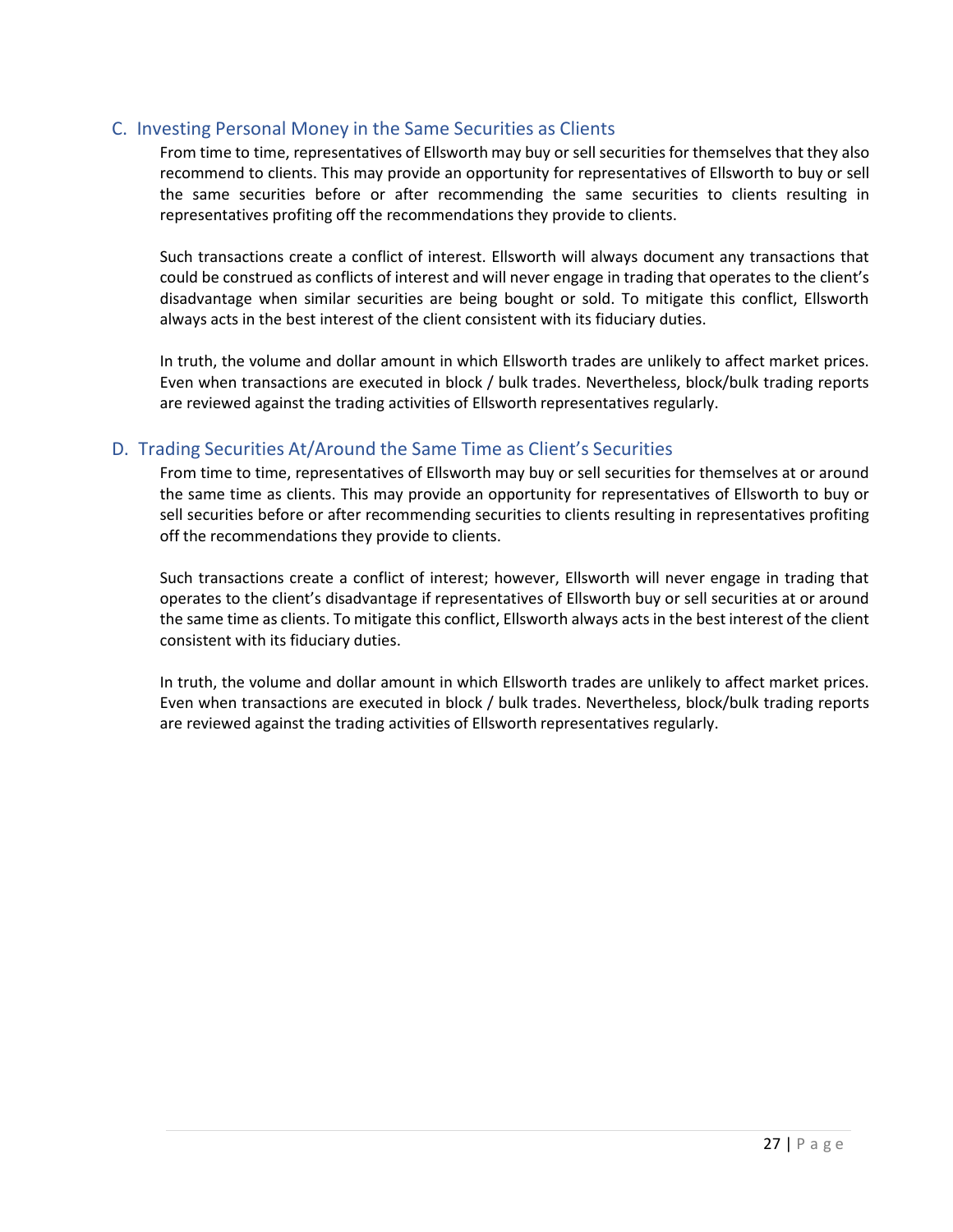# <span id="page-27-0"></span>Item 12: Brokerage Practices

# <span id="page-27-1"></span>A. Factors Used to Select Custodians and/or Broker/Dealers

Custodians/broker-dealers will be recommended based on Ellsworth's duty to seek "best execution," which is the obligation to seek execution of securities transactions for a client on the most favorable terms for the client under the circumstances.

Clients will not necessarily pay the lowest commission or commission equivalent, and Ellsworth may also consider the market expertise and research access provided by the custodian/broker-dealer/, including but not limited to:

- access to written research,
- oral communication with analysts,
- admittance to research conferences. and
- other resources provided by the custodian/broker-dealer that may aid in Ellsworth's research efforts.

Ellsworth will never charge a premium or commission on transactions, beyond the actual cost imposed by the custodian/broker-dealer.

Ellsworth participates in the TD Ameritrade Institutional program. TD Ameritrade Institutional is a division of TD Ameritrade, Inc. ("TD Ameritrade") member FINRA/SIPC. TD Ameritrade is an independent [and unaffiliated] SEC-registered broker-dealer. TD Ameritrade offers to independent investment Advisors services which include:

- custody of securities,
- trade execution,
- clearance and settlement of transactions,
- trade confirmations, and
- monthly or quarterly statements.

Participation in the TD Ameritrade Institutional program creates a conflict of interest for Ellsworth as Ellsworth will only open accounts with TD Ameritrade, Inc. to keep these offerings which it would otherwise have to provide itself at a higher cost. This conflict of interest cannot be mitigated.

Ellsworth receives some benefits from TD Ameritrade through its participation in the program.

### *Research and Other Soft-Dollar Benefits*

Ellsworth receives research, products, or other services from TD Ameritrade Institutional in connection with client securities transactions ("soft dollar benefits"). Ellsworth entered a softdollar arrangement consistent with (and not outside of) the safe harbor contained in Section 28(e) of the Securities Exchange Act of 1934, as amended.

Ellsworth has a conflict of interest because it has an incentive to recommend TD Ameritrade Institutional based on receiving research, products, and services rather than on a client's best interest in receiving the most favorable execution. This conflict of interest cannot be mitigated.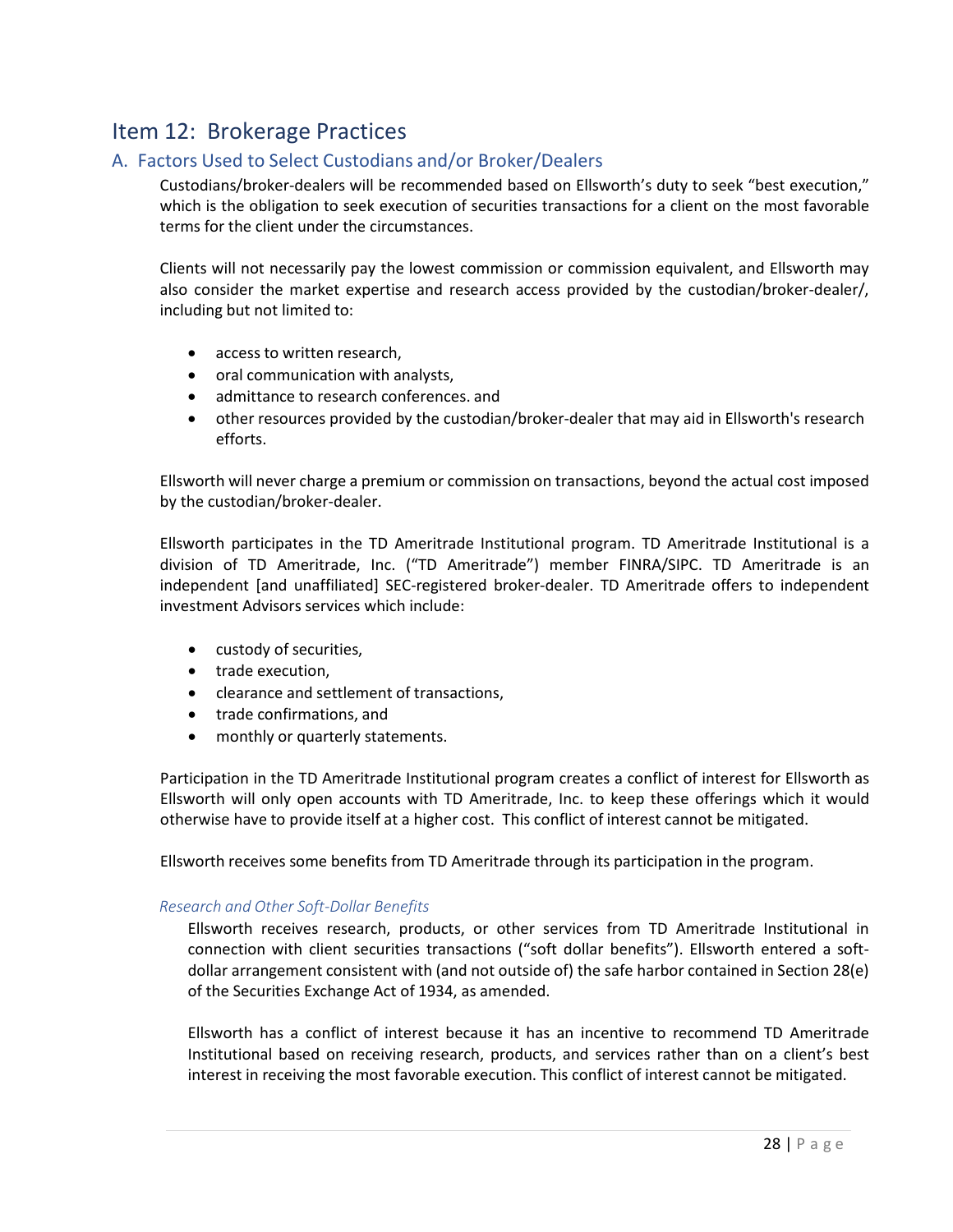Ellsworth does not seek to allocate benefits to client accounts proportionate to any soft dollar credits generated by the accounts. There can be no assurance that any client will benefitfrom soft dollar research or whether the client's transactions paid for it. A conflict of interestarises because Ellsworth benefits by not having to produce or pay for the research, products, or services. This conflict of interest cannot be mitigated.

The research, products, and services that Ellsworth receives from its soft dollar arrangement with TD Ameritrade Institutional are:

Research services such as analyses and reports on market trends.

- Market, financial, and economic data.
- Clearance and settlement of transactions.
- Trade confirmations and monthly or quarterly statements.
- Proprietary technologies that help with record keeping requirements and allow online access for clients.
- Industry advocacy to influence SEC rule making, tax legislation, for example.
- Investing and wealth management tools.
- Business solutions and support.

#### *Brokerage for Client Referrals*

Ellsworth receives no referrals from TD Ameritrade Institutional or third party in exchange for using that broker-dealer or third party.

#### *Clients Directing Which Broker/Dealer/Custodian to Use*

Clients cannot direct which broker/dealer/ custodian to use. Ellsworth will require clients to use TD Ameritrade Institutional to execute transactions. Not all advisers require clients to use a particular broker-dealer.

## <span id="page-28-0"></span>B. Aggregating (Block) Trading for Multiple Client Accounts

If Ellsworth buys or sells the same securities on behalf of more than one client, then it may (but would be under no obligation to) aggregate such securities in a single transaction for multiple clients to seek more favorable prices ("Block" or "Bulk" trading), lower brokerage commissions, or more efficient execution. In such case, Ellsworth would place an aggregate order with TD Ameritrade Institutional on behalf of all such clients. Trades are reviewed periodically to ensure that some accounts are not systematically disadvantaged by this policy. TD Ameritrade Institutional would determine the appropriate number of shares and select the appropriate brokers consistent with its duty to seek best execution.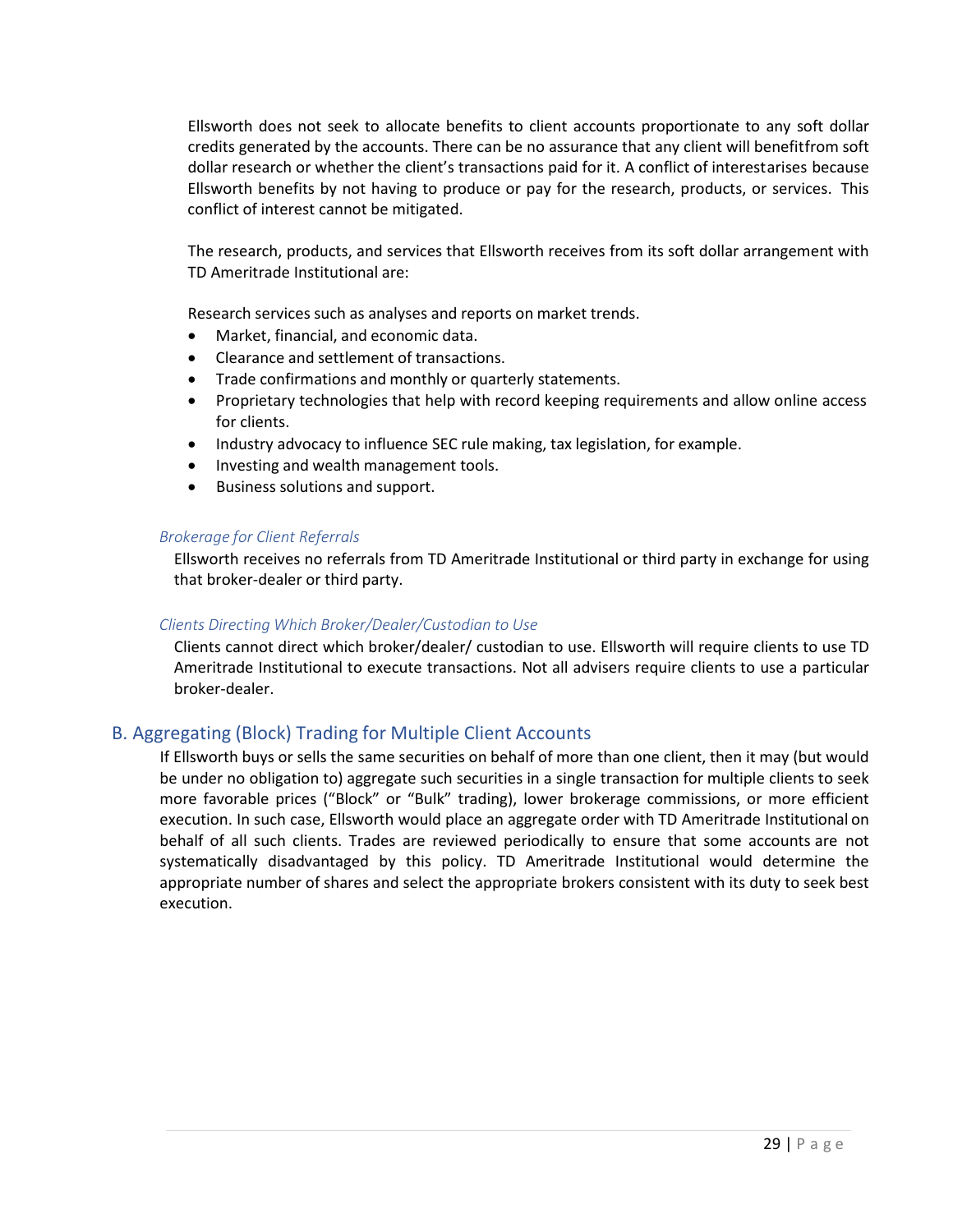# <span id="page-29-0"></span>Item 13: Review of Accounts

# <span id="page-29-1"></span>A. Frequency and Nature of Periodic Reviews and Who Makes Those Reviews

Clients of Ellsworth's individual wealth management services are offered an annual review with the servicing advisor in conjunction with the portfolio manager, if requested. During this review the servicing manager will discuss the performance and allocation in the client's accounts about their Investment Policy Statement.

Ellsworth's servicing advisors are:

- Kelly Kuennen, Managing Director;
- Cameron Miele, Managing Director;
- Max Schindler, Director;
- Patrick Aaron Justice, Director;
- Brett Baskin, Senior Vice President;
- John Dugan, Vice President; and
- Chris Ameen, Vice President.

Ellsworth's portfolio manager is Kelly Kuennen, Managing Director.

# <span id="page-29-2"></span>B. Factors That Will Trigger a Non-Periodic Review of Client Accounts

Reviews may be triggered by material market, economic or political events, or by changes to a client's Investment Policy Statement. Investment Policy Statements can be and should be adjusted anytime the client has a change to their financial situation such as change in employment, adoption, or birth ofa child, change in marital status, residential move, or inheritance, etc.

# <span id="page-29-3"></span>C. Content and Frequency of Regular Reports Provided to Clients

Each Client will be provided, at least quarterly, a report detailing the client's account, including assets held, asset value, transactions within the account, and amount of fees charged. This written report will come from TD Ameritrade Institutional.

Written performance reporting is also available quarterly or monthly at no additional charge.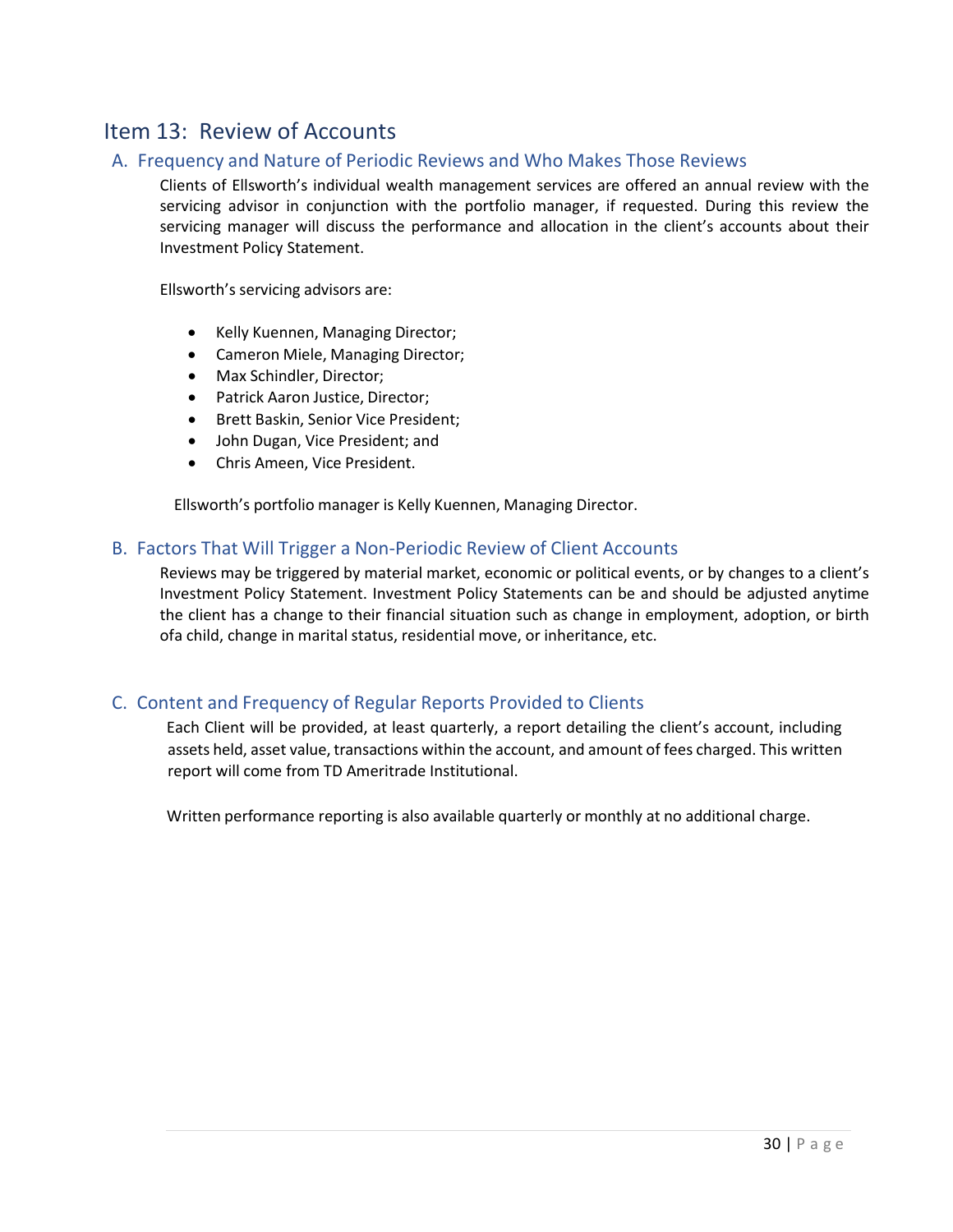# <span id="page-30-0"></span>Item 14: Client Referrals and Other Compensation

# <span id="page-30-1"></span>A. Economic Benefits Provided by Third Parties for Advice Rendered to Clients (Includes

## Sales Awards or Other Prizes)

Ellsworth does not receive economic benefits in the form of sales awards or other prizes from TD Ameritrade Institutional, Orion Advisors, eMoney Advisors or insurance companies.

As part of its fiduciary duties to clients, Ellsworth endeavors always to put the interests of its clients first. Clients should be aware, however, that the receipt of economic benefits by Ellsworth or its related persons in and of itself creates a conflict of interest and may indirectly influence the Ellsworth's choice of TD Ameritrade Institutional for custody and brokerage services. This conflict of interest cannot be mitigated.

# <span id="page-30-2"></span>B. Compensation to Non – Advisory Personnel for Client Referrals

Ellsworth may enter into written arrangements with third parties to act as solicitors for Ellsworth's investment management services. Solicitor relationships will be fully disclosed to each Client to the extent required by applicable law. Ellsworth will ensure each solicitor is exempt, notice filed, or properly registered in all appropriate jurisdictions. All such referral activities will be conducted in accordance with Rule 206(4)-3 under the Advisers Act, where applicable.

Ellsworth does not currently have any written agreements with third parties to act as solicitors for Ellsworth's investment management services.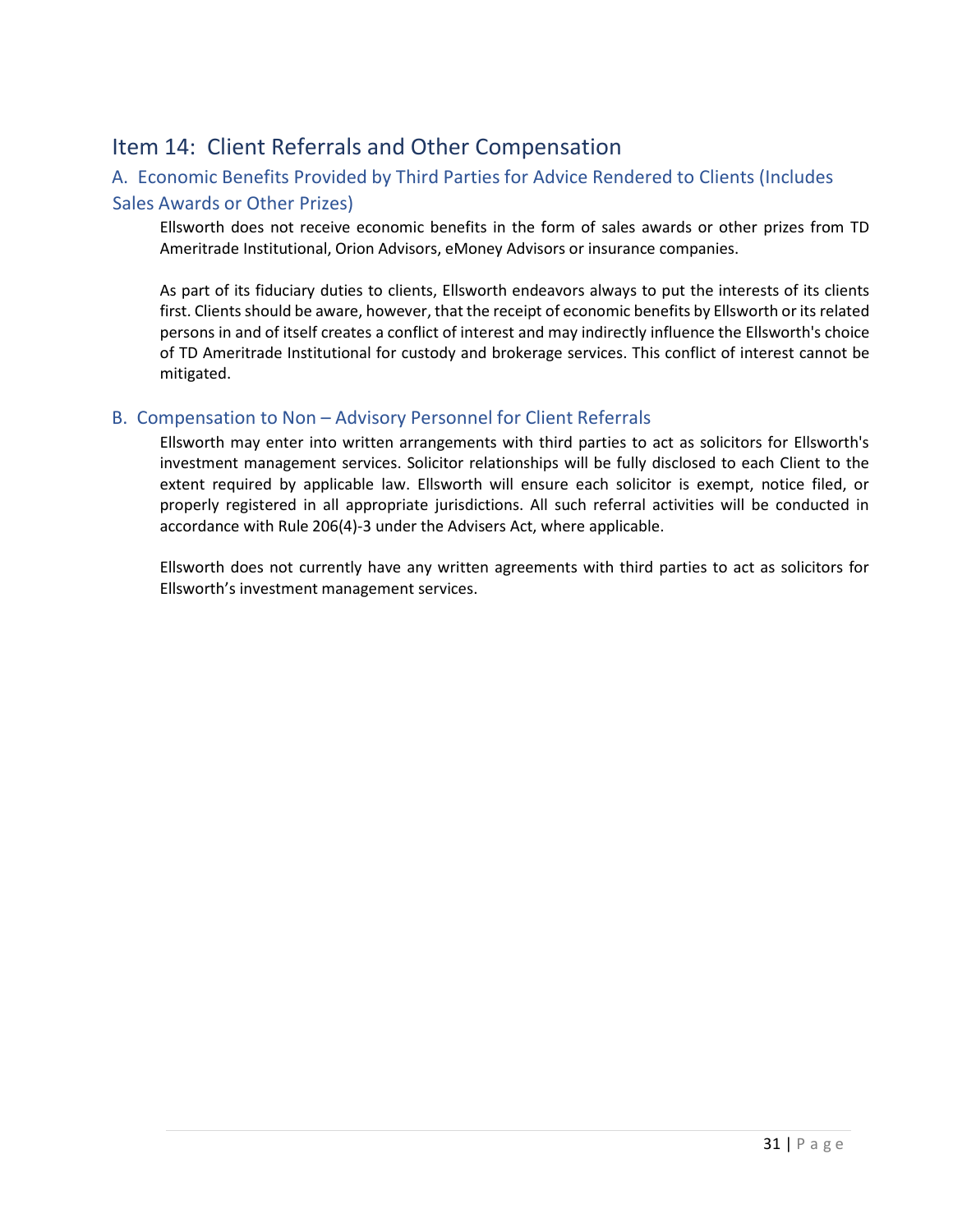# <span id="page-31-0"></span>Item 15: Custody

When advisory fees are deducted directly from client accounts at TD Ameritrade Institutional, Ellsworth will be deemed to have limited custody of client's funds and securities and must have written authorization from the client to do so.

Having the ability to transfer assets out of your account, per your written instructions known as Standing Letter of Authorization, gives Ellsworth custody of your assets when otherwise custody would not apply. Custody requires Ellsworth to have additional policies and procedures in place. These additional procedures include:

- A qualified custodian, TD Ameritrade Institutional, maintains funds and securities in a separate account for each client.
- Providing you with the qualified custodians name, address and wayfunds and securities are maintained.
- TD Ameritrade Institutional sends account statements directly to clients.

Performance reports received from Ellsworth, via Orion Advisors, should be compared to the statements received from TD Ameritrade Institutional. If there is a discrepancy, the value on the statement from TD Ameritrade Institutional will prevail.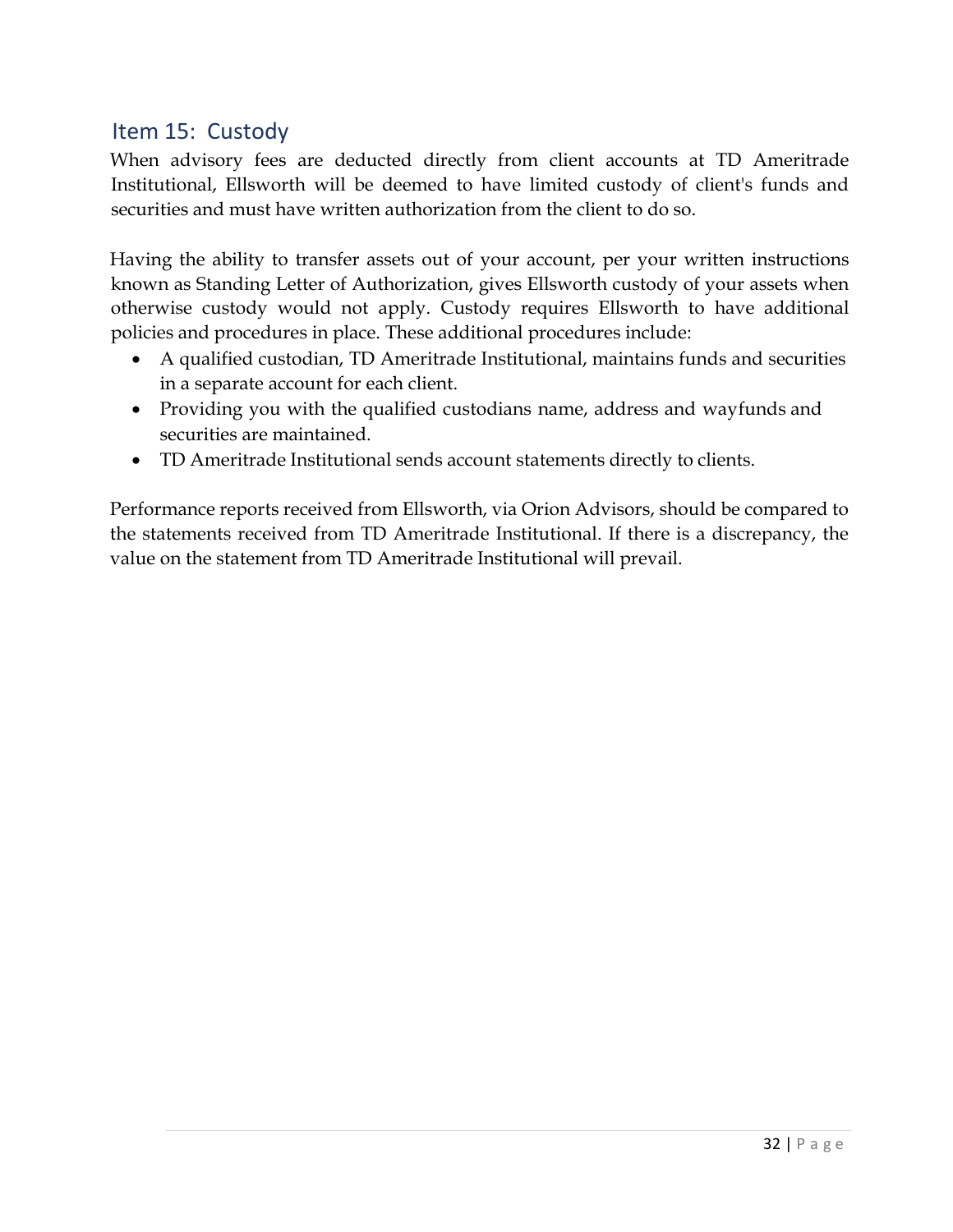# Item 16: Investment Discretion

Ellsworth provides discretionary and non-discretionary investment advisory services to clients. The Investment Management Agreement established with each client sets forth the discretionary authority for trading. Where investment discretion has been granted, Ellsworth generally manages the client's account and makes investment decisions without consultation with the client as to:

- when the securities are to be bought or sold for the account,
- the total amount of the securities to be bought/sold,
- what securities to buy or sell, or the price per share.

In limited instances, Ellsworth's discretionary authority in making these determinations may be limited by conditions imposed by a client in investment guidelines or objectives, or client instructions otherwise provided to Ellsworth. Client must make note of these conditions in writing on the Investment Management Agreement.